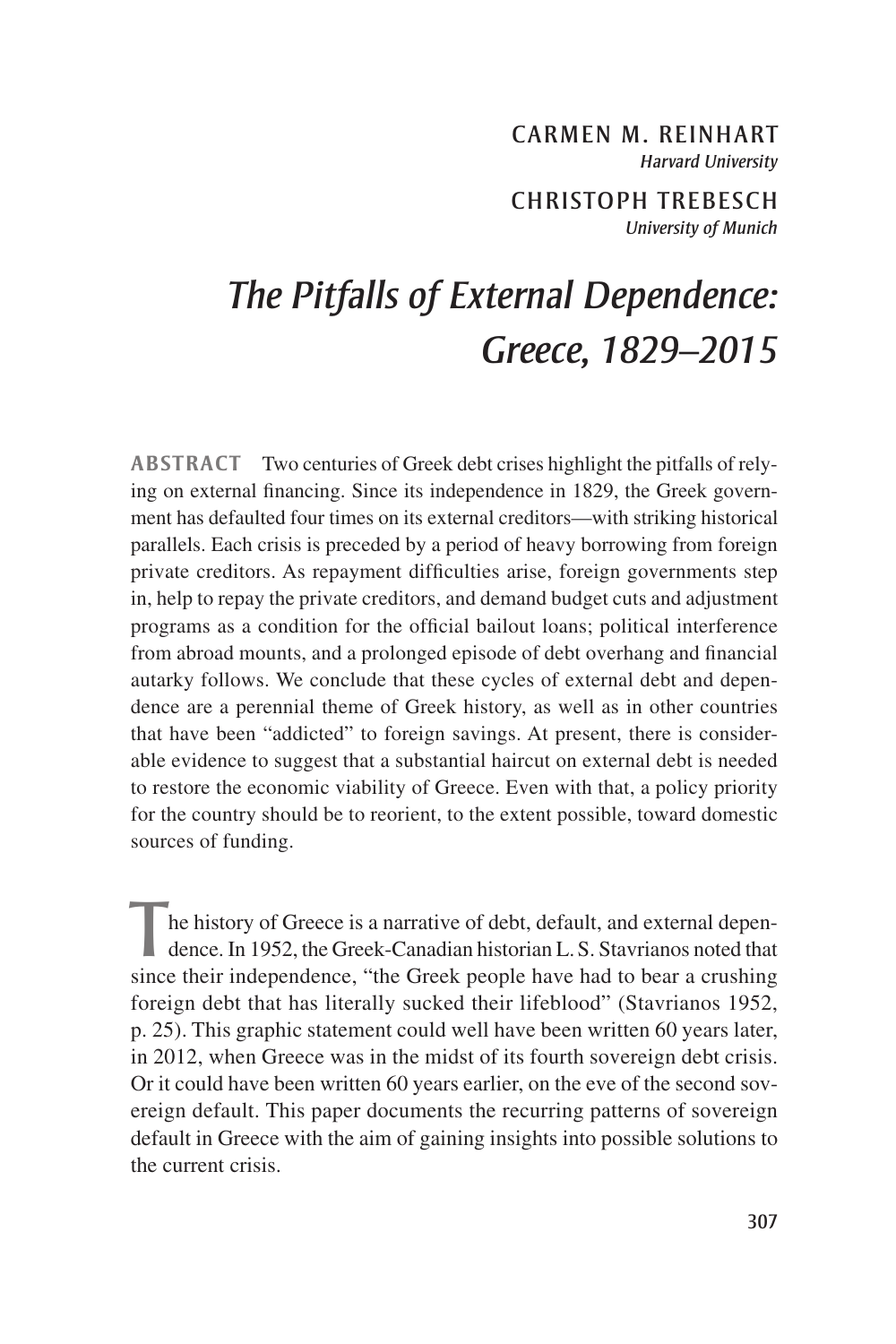Our main conclusion is that the composition of Greek sovereign debt (external versus internal), and not just its levels, played a central role in explaining the country's historical default episodes, as well as its current predicament. Over the past 200 years, the tilt toward foreign borrowing in Greece (by the public and private sector) has resulted in repeated crises and sudden reversals (stops) of capital flows. We highlight that the consequences of the boom-bust cycles in external borrowing were not only economic, but political as well. The defaults resulted in prolonged bouts of heavy political interference from abroad, mainly aimed at assuring the repayment of bailout loans. The events since 2010 are neither new nor unique in Greek history.

There are relatively few papers on the unfolding Greek crisis that take a longer historical perspective. In this paper, we focus on Greece in the longrun, though our data and archival work is part of a much broader research agenda on the history of sovereign lending, default, and haircuts, which covers all debtor countries over the past 200 years (see Meyer, Reinhart, and Trebesch [ongoing work]).

The evidence we present reveals striking historical parallels between the past and the present. Most surprising are the close similarities in the crisis resolution process. For example, we find that Greece has been bailed out many times before, coupled with heavy conditionality and externally imposed adjustment programs. We also find that earlier Greek defaults have been similarly protracted, and that much of the bailout money was used to service old privately held debt. In each crisis, the country's external creditors (both official and private) initially refused to accept haircuts, but agreed to them eventually, sometimes after decades of fruitless negotiations and failed interim agreements. These insights speak to the current debate on how to address Greece's current debt overhang.

More generally, the role of external versus domestic borrowing remains comparatively understudied in connection to economic crises. Carmen Reinhart and Kenneth Rogoff (2009) take up this theme when discussing the literature at large. In the case of Greece, the debate has focused on other issues, such as debt sustainability, contagion effects, the need for reform, and the associated political economy problems. The fact that the ongoing crisis is very much an *external* debt crisis has been largely overlooked.<sup>1</sup>

1. We concur with Gros (2013) and Sinn (2014), that the crisis in periphery Europe is not so much a crisis of public debt, but rather a crisis of external debt, involving all the problems that come with an external crisis (in particular sudden stops, balance sheet effects, and crossborder disputes between creditors and debtors). In this regard, the analysis by Eichengreen and others (2014), which compares the eurozone crisis to Latin America's lost decade in the 1980s, is exactly on point.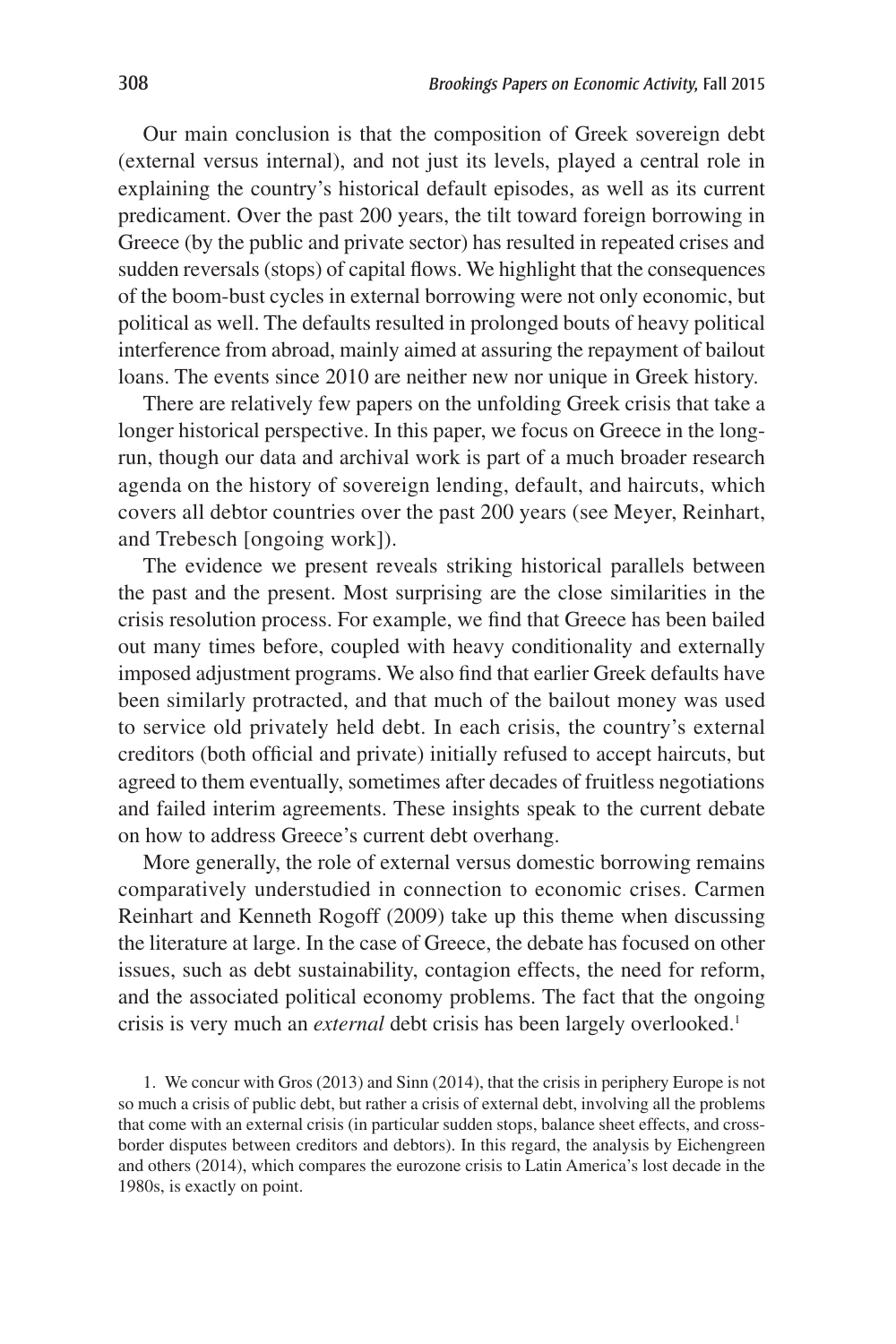The financial history of Greece also serves as a broader precautionary note for other countries that are "addicted" to foreign savings. Periods with external dependence and financial openness were often periods of volatility and crises, such as Latin America from the 19th century, but also in places like China, Portugal, or Spain, until these turned inward in the second half of the 20th century. Beyond much of Latin America, large emerging markets, such as Indonesia, Turkey, and parts of eastern Europe rely heavily on foreign saving.<sup>2</sup> We realize that our message that external debt implies important risks stands in contrast to recent calls to unravel the "deadly embrace" between governments and domestic banks, mainly by reducing the home bias in sovereign debt holdings (Corsetti and others 2015). Yet bank portfolios were almost entirely domestic from 1945 to 1980, the period in history with the fewest banking and debt crises (Reinhart and Rogoff 2009). Also, the most prosperous and financially stable period in Greek history, between the 1950s and 2000, was a period with a greater degree of home bias and a comparatively low share of external debt $3$ 

In the remainder of this paper, we summarize the main insights gained from our historical Greek expedition. Section I presents a brief conceptual discussion on the pitfalls of external financial dependence. In section II, we document that Greece's reliance on foreign savings has been both significant and persistent over the past 200 years; this is evident in the structure of its borrowing, in the country's external position (current account), and in its history of being a large net recipient of foreign grants. In section III, we summarize some dire consequences of Greece's external dependence; we focus on the four episodes of external default (and sudden stops), the protracted crisis resolution in three of these cases, and the heavy political interference from the creditor countries and externally imposed adjustment programs in every case. Section IV addresses the issue of external validity and briefly discusses the relevance of our findings for other countries. In the concluding section, we focus on the current situation and suggest that a significant haircut on the debt stock is needed (that is, on the *external* debt, as sovereign debt is almost entirely in the hands of foreign official creditors).

<sup>2.</sup> In low-income sub-Saharan Africa, dependence on foreign official financing and aid remains an important challenge.

<sup>3.</sup> It is an overstatement to conclude that external dependence was not an issue during this period. As we document here, Greece was a major recipient of external aid and grants starting at the end of World War II.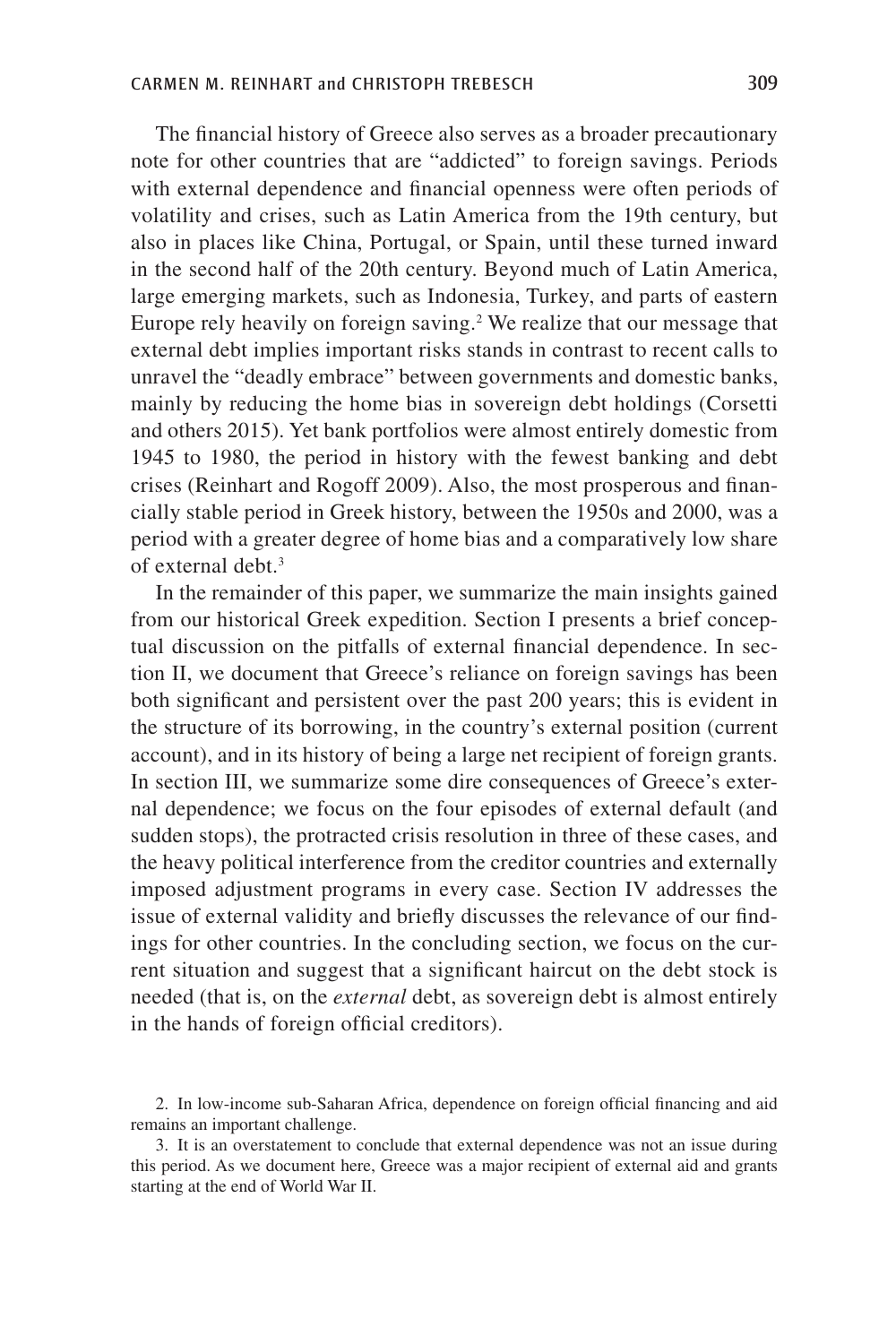# **I. External Dependence: Benefits, Costs, and Measurement**

Access to external capital markets can deliver many benefits for capitalscarce countries, in particular the possibility to smooth consumption and to use foreign funding for productive investments at home. External debt often carries low interest rates and is readily available, especially in times of high global liquidity. It can therefore be an important complement for more expensive sources of domestic finance.

But these potential advantages of external borrowing may come at a high cost, given the fickle nature of foreign saving.<sup>4</sup> The following risks usually become most apparent during economic crises:

EXTERNAL DEFAULT An obvious first-order risk associated with external debt is that of *external default,* a payment suspension or the restructuring of old debt at terms less favorable to the creditors. Moreover defaults often go hand in hand with (or are the consequence of) a sudden stop in capital flows.

CURRENCY MISMATCH A second peril of external borrowing is rooted in the *currency mismatch* between tax revenues, which are typically in domestic currency, and debt servicing in foreign currency. Since debt crises are intimately connected with currency crises, self-reinforcing vicious spirals are commonplace. This balance-sheet effect can take extreme forms, simultaneously setting the stage for deepening sovereign solvency crises and banking crises.

INABILITY TO TAX FOREIGN CURRENCY DEBT A third pitfall is the *inability to "tax" foreign currency debt* and private foreign investors, be it by spurring inflation or via legislation that reduces the de facto debt servicing costs. Typically, the only mechanism to impose burden sharing and extract relief from external creditors is an outright default and subsequent "haircuts" via negotiated restructurings. It is well known that external creditors (including official ones) typically resist this outcome for as long as possible. In contrast, the government has more options to extract relief when the debt stock is domestic (Reinhart and Sbrancia 2015).

ASYMMETRIC CRISIS SHOCKS A fourth, more subtle, risk of external dependence is the fact that the *"crisis shocks" are asymmetric* if debtors and creditors are not from the same country. Domestic creditors have a strong interest in quick crisis resolution, since they also bear the consequences of a protracted economic downturn that may erode both their income and their wealth. This is not the case for foreign creditors who have less "skin

<sup>4.</sup> The term "foreign saving" is used interchangeably with "capital inflows."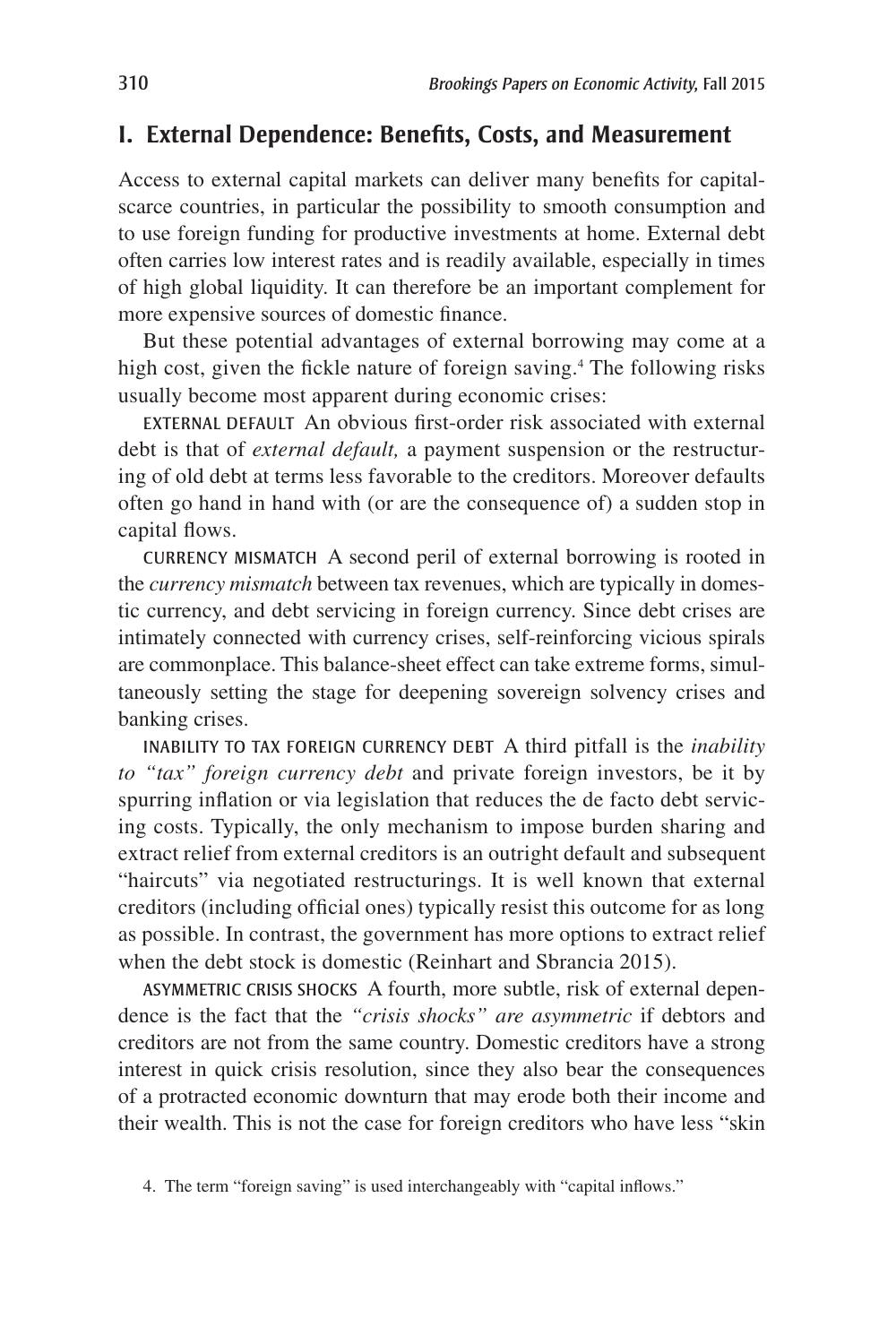in the game" when a country enters a severe crisis. Governments also have a much harder time applying regulatory pressure and moral suasion on foreign creditors. This may be one reason why external defaults have tended to last longer than domestic ones, as documented by Reinhart and Rogoff (2009).

EXTERNAL POLITICAL INTERFERENCE Fifth, external borrowing during a boom often ends with heavy *external political interference* during and after the debt crisis. The most drastic examples are military interventions by creditor governments, as in the case of Venezuela in 1902. Less martial but nonetheless powerful forms of foreign interference include the conditionality attached to the granting of rescue loans, as well as conditional aid flows. Political demands in exchange for debt relief have been another vehicle. History is filled with countless examples of creditor governments taking advantage of foreign debt overhang situations as a vehicle to pursue their strategic and economic interests abroad. Arguably, the recent developments in the eurozone crisis are a modern manifestation of foreign interventionism.

To provide a broad picture on external dependence we study indicators of external financial liabilities, sources of government revenue, and proxies for macroeconomic imbalances. In particular, we focus on the level and composition of debt (internal and external, public and private), the current account, transfers and grants from abroad, the "inflation tax," and the scope of domestic savings. We also look at external political pressures and zoom in on changes in external dependence before and after crisis episodes.

On measurement, it is important to note that the lines between what is considered domestic and external debt have become more fluid in the recent wave of financial globalization, largely post-1980s or 1990s. Historically, external debt was issued under foreign law, denominated in a foreign currency (usually the creditor's), and held by nonresidents. Conversely, domestic debt was an entirely domestic affair. In the modern context, as we shall see in the case of Greece, what is domestic in terms of currency or governing law need not be domestic if we look at who actually holds the debt.

# **II. Greece's Dependence on External Savings: A 200-Year Overview**

In this section, we examine Greece's past and present experience with economic crisis, debt, and default, in light of the previous discussion on external dependence.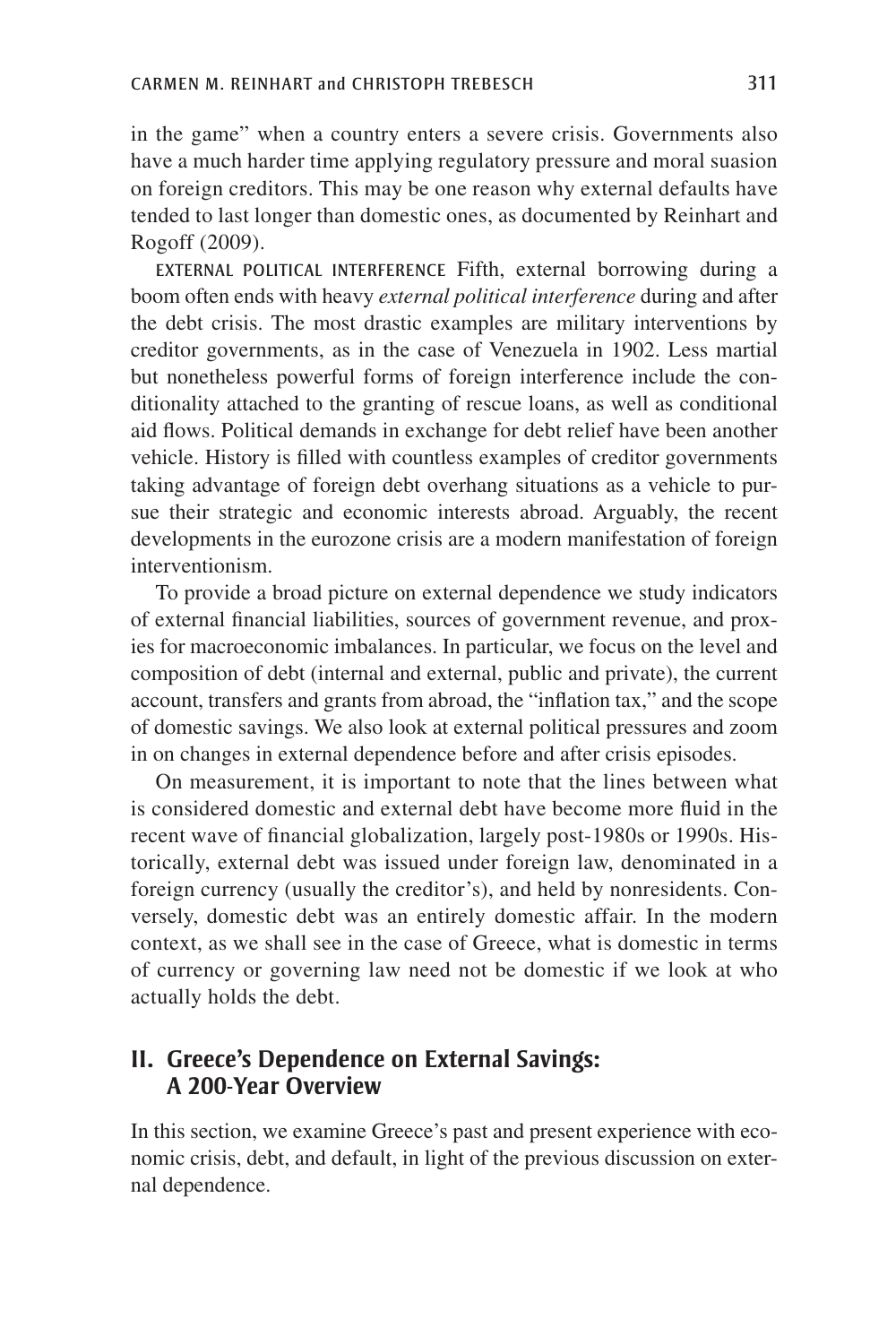#### *II.A. Data Preliminaries*

Expanding on earlier work by Reinhart and Rogoff (2009) and Reinhart (2010), we begin by constructing a long time series of Greek government debt, breaking it down into its domestic and external components, and dating all external credit events (defaults and restructurings) since Greece's independence. Second, we collected bond-by-bond issuance data using historical investment reports such as Moody's yearbooks, Fenn's compendiums, Kimber's records, the World Bank (Huang and deBeaufort 1954), and the reports by creditor organizations of the time, in particular, the London-based Corporation of Foreign Bondholders (CFB) and the U.S. based Foreign Bondholder Protective Council (FBPC). The data coverage on Greek bonds is both extensive and well documented, with considerable overlap across sources, resulting in a fairly complete picture of gross borrowing from the rest of the world for the period 1824–1940. In a third step, we gathered data on Greece's current account (from the 1920s onward), private external debt, domestic saving, and post–World War II foreign aid flows, as well as the details of Greece's recent sovereign borrowing. Data on the sources and composition of government revenues and expenditures, inflation, exchange rates, output, and the monetary aggregates (to estimate revenues from the inflation tax) span the 1830s to the present.

#### *II.B. External Debt*

The main insight emerging from this archival work is that Greece has always relied heavily on external borrowing. This can be seen in figure 1, which shows gross external borrowing amounts as a percent of GDP for each year between Greece's War of Independence of the 1820s until World War II. The shaded areas indicate years in default. Lending was mostly from private foreign investors in London and New York (indicated by the bars with light shading). However, during crisis times, the government also became a large-scale borrower from official lenders, in particular, from foreign governments (indicated by the bars with dark shading).

Two main borrowing booms stand out. The first are the very large loans of 1824 and 1825, which were raised in London to finance the independence war against the Ottoman Empire. They imply that Greece started off with an indebtedness above 100 percent of GDP even before gaining independence.<sup>5</sup> The second lending boom occurred after the crisis exit in 1878

<sup>5.</sup> If the London loans of the 1820s (which were already in default) were combined with the loan of 1833, total indebtedness would have exceeded 200 percent of GDP in that year.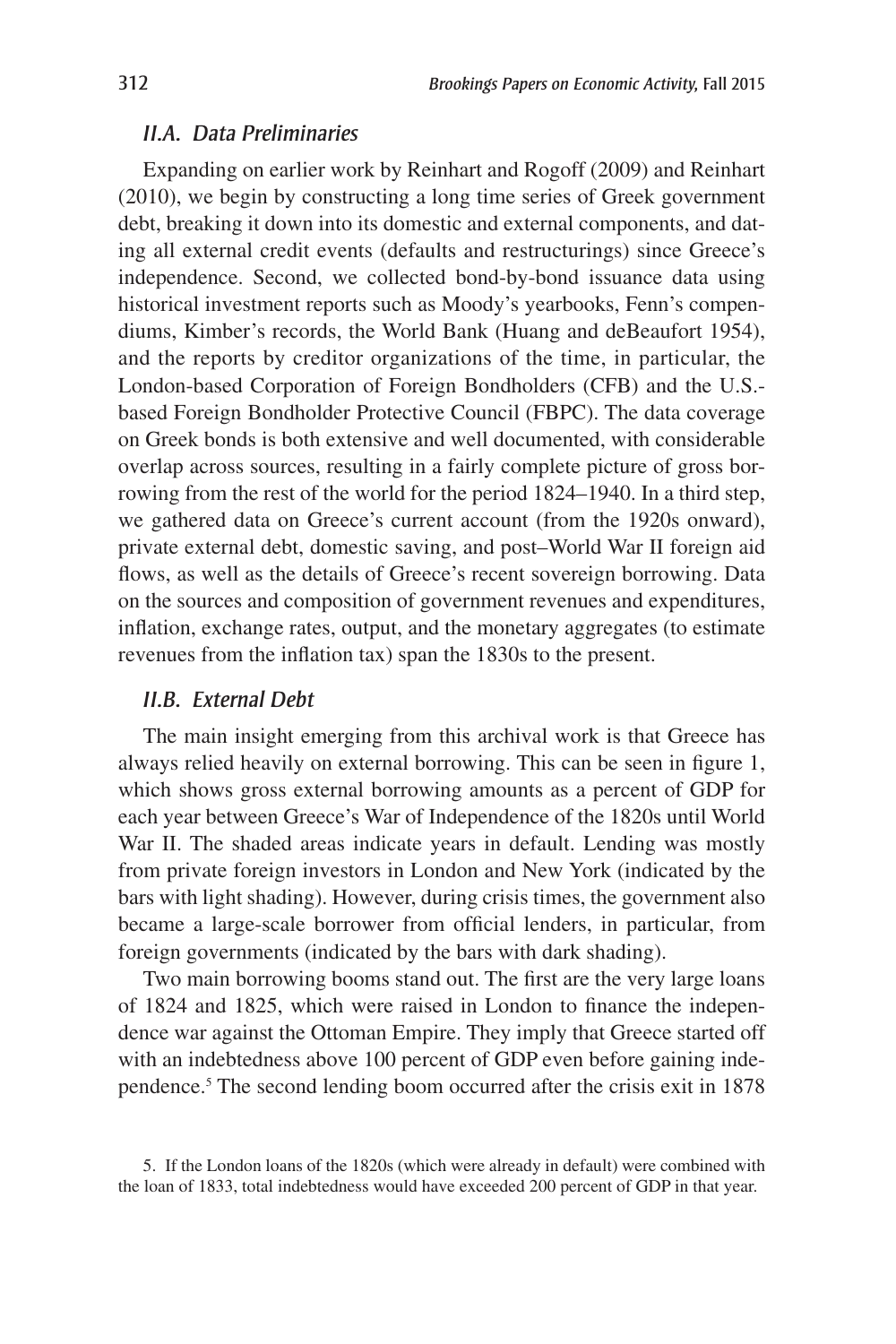

**Figure 1.** Greek External Borrowing as a Percent of GDP, 1822–1941a

Sources: Meyer, Trebesch, and Reinhart (2015) and sources cited therein, in particular, annual reports of the Corporation of Foreign Bondholders, the 1933 Economic Yearbook of Greece, Moody's Manual of Investments, Huang and deBeaufort (1954), and Kimber's records.

a. Shaded areas represent periods of external default.

and continued until the renewed default in 1893. Within a decade, Greece borrowed more than 100 percent of its GDP from abroad. Once private markets closed, the country continued to borrow from official sources, thus replacing debt on private balance sheets with government-to-government loans.

In recent decades, the borrowing patterns look strikingly similar to the historical picture. Figure 2 summarizes gross sovereign borrowing between 1995 and 2013, using data from Dealogic, Bloomberg, and the European Commission. Sovereign bond issuance in private markets often exceeded 20 percent of the debt-to-GDP ratio annually between 1995 and 2007, and the debt-to-GDP ratio remained at 100 percent, despite high rates of economic growth. After 2010, Greece lost access to private bond markets and again turned to the official sector, with eurozone rescue loans almost entirely substituting for the bonds held by private creditors.

A difference between figures 1 and 2 is that much of the sovereign borrowing in recent decades has been issued under domestic (Greek) law and in domestic currency. Indeed, data by Reinhart and Rogoff (2009) show that the share of domestic borrowing in total Greek sovereign borrowing sees a strong increase after World War II. The picture changes for the 1990s and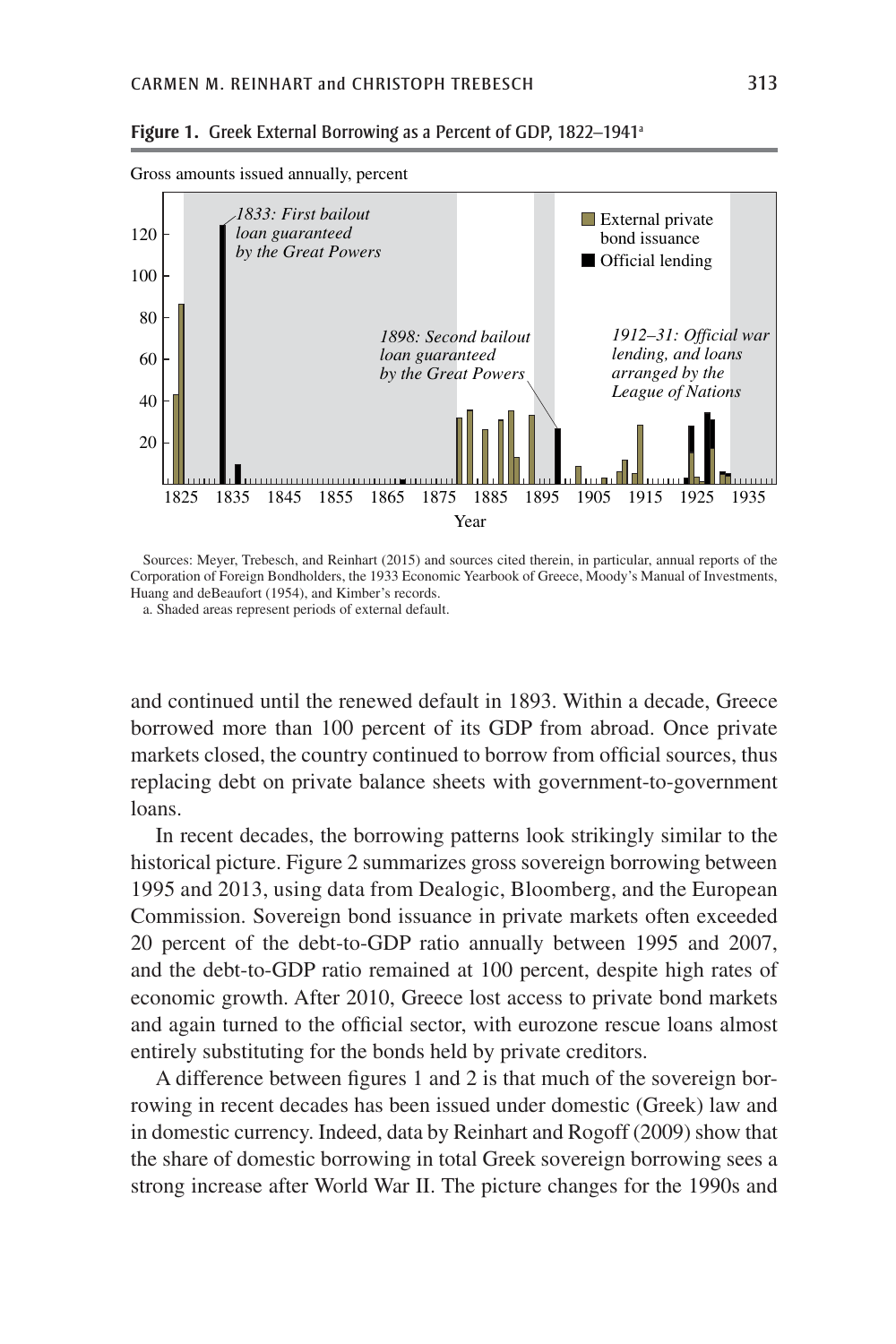**Figure 2.** Greek Sovereign Borrowing as a Percent of GDP, 1995–2013a



Gross amounts issued annually, percent

Sources: Bloomberg, Dealogic, and table 9 of European Commission (2014). a. The shaded area represents the period of debt crisis.

2000s once we measure domestic debt based on who holds the debt—that is, when looking at the creditor base. A significant share of what appears to be domestic debt is actually external by this measure. This can be seen in appendix figure  $A1$ ,  $6$  which shows the share of sovereign bonds held by nonresidents. It is remarkable that the share of Greek bonds in the hands of domestic holders has declined from above 70 percent in the late 1990s to about 30 percent prior to the crisis of 2009. Part of this drop can be attributed to a general trend, but Greece shows a much more pronounced decline than other advanced economies and other eurozone periphery countries such as Italy, Portugal, or Spain. This result is corroborated in figure A2 in the online appendix, which shows that since Greece joined the eurozone, the country more than doubled its level of external indebtedness from about 75 percent of GDP in 2001 to 180 percent in 2010.

In sum, the recent boom in borrowing has many features in common with previous Greek surges in borrowing, both in the high levels of debt-to-GDP

<sup>6.</sup> Online appendixes for papers in this volume may be found at the *Brookings Papers* web page, www.brookings.edu/bpea, under "Past Editions."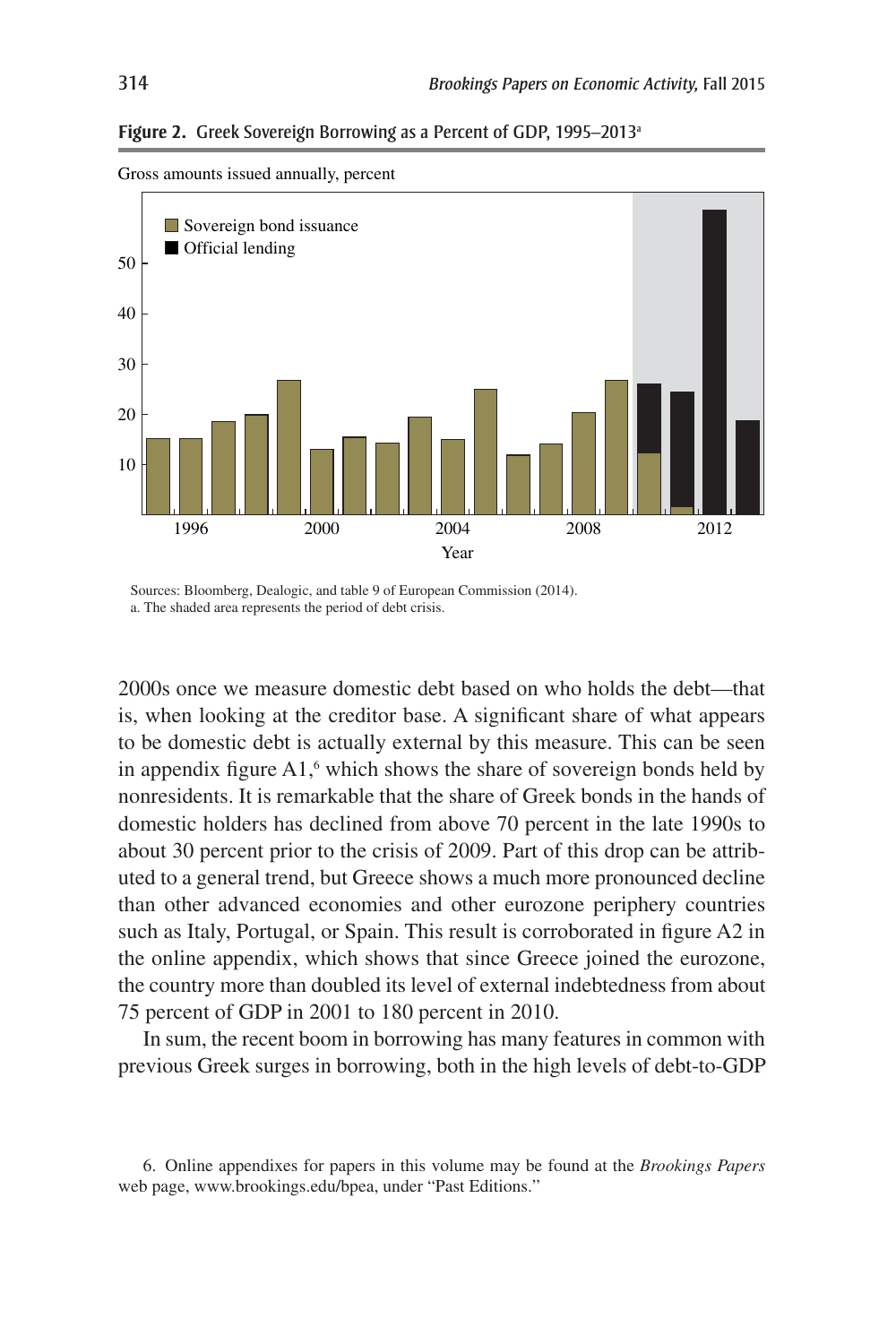

**Figure 3.** Greek Current Account Deficits as a Percent of GDP, 1923–2014a

Sources: International Historical Statistics (book series by B. R. Mitchell), Makrydakis (1999), International Monetary Fund (International Financial Statistics and World Economic Outlook), and Reinhart, Reinhart, and Trebesch (2016).

a. No data exist for the World War II period, 1940–45.

that came with it, but also because much of the debt was owed to external creditors. It is striking that each of these *external* debt booms in Greece ended in a painful bust and default, be it in the 1820s, 1880s, 1920s, or 2000s (see appendix figure A3).

#### *II.C. Current Account, Savings, and Grants*

Figure 3 takes a different perspective to show that Greece has been, and continues to be, heavily dependent on external savings and highly vulnerable to sudden stops. The country has run current account deficits for almost every year since the 1920s. More precisely, between 1946 and 2014, Greece was in deficit 93 percent of the time, compared to roughly 56 percent of the time for the 19 other advanced economies for which we have data from Reinhart, Vincent Reinhart, and Christoph Trebesch (2016) and sources listed therein. This difference is striking and highly statistically significant.

Moreover, the country has had comparatively low and declining domestic savings, despite the Greek "growth miracle" of the 1960s and 1970s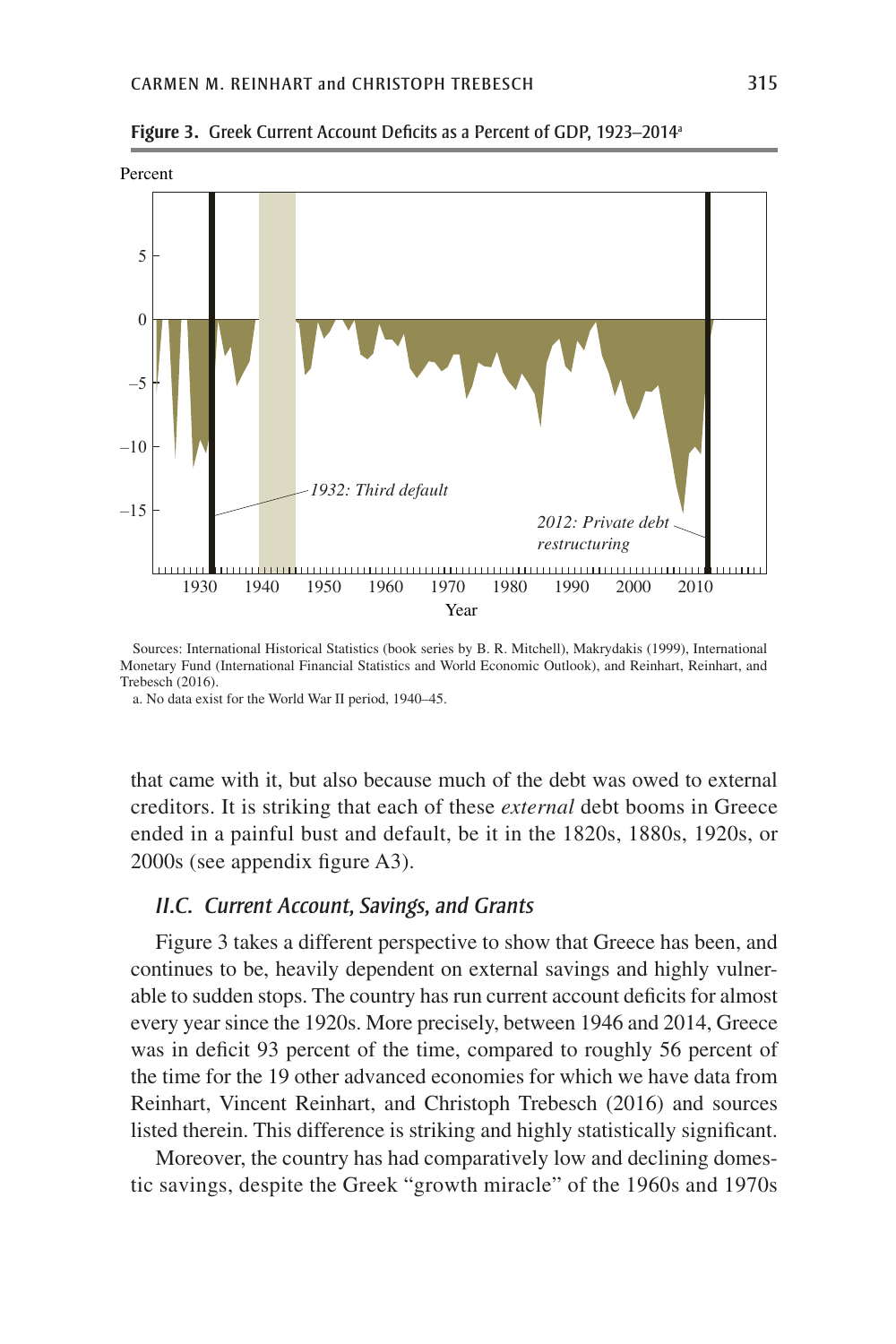(appendix figure A4). The savings rate has seen a further drastic collapse since 2008. It is well understood in policy circles, but difficult to quantify, that part of the weakness in domestic saving and the reliance on external saving stems from the fact that much of Greek wealth is held abroad. It is a more or less chronic form of capital flight that intensifies in bad times but is usually present.

Another reason for the enduring current account deficits in figure 3 are grants (as opposed to loans). The country was a net recipient of large-scale aid transfers over much of the post–World War II period, first from the United States, which provided Marshall Plan aid in excess of 5 percent of yearly GDP in the 1950s, and later from the European Economic Community, which transferred yearly grants of 5 percent of GDP after Greece's entry in 1981 (see figure 4).

# **III. Four Costly Defaults**

In the preceding section we have documented how Greece has relied heavily on external savings throughout its history. In this section, we document that this external dependence had a costly downside, particularly in times of crisis.

#### *III.A. Repeated Default and Sudden Stops*

External debt build-ups in Greece ended in four episodes of external default and sudden stops.<sup>7</sup> In total, the country has been in a state of external default about 50 percent of the years since independence. This can best be seen in table 1, which shows a timeline of main crisis events in the modern history of Greece.

In the run-up to all four debt crisis episodes, Greece lost access to external borrowing and faced increasing interest rates, typical features of a sudden stop. We also find strong balance sheet effects, in particular during the

7. It is five episodes if one treats the default on the guaranteed loan in 1843 as a separate event. It is six episodes if one adds the July 2015 short-lived default on the International Monetary Fund. Other such short-lived defaults are routinely included in the sovereign credit histories documented by the rating agencies (which focus on defaults on private creditors). Moreover, Psalidopoulos and Schönhärl (2012) argue that the first episode of default (from 1826 until 1878) actually includes three separate default events: in 1829, 1836, and 1843, with partial debt servicing occurring between these years. This would increase the default tally to seven. Here, however, we prefer to follow the standard definition of default as periods with missed payments and therefore code the 1826–78 spell as one event. Throughout this period, parts or all of Greece's external debt were not being serviced.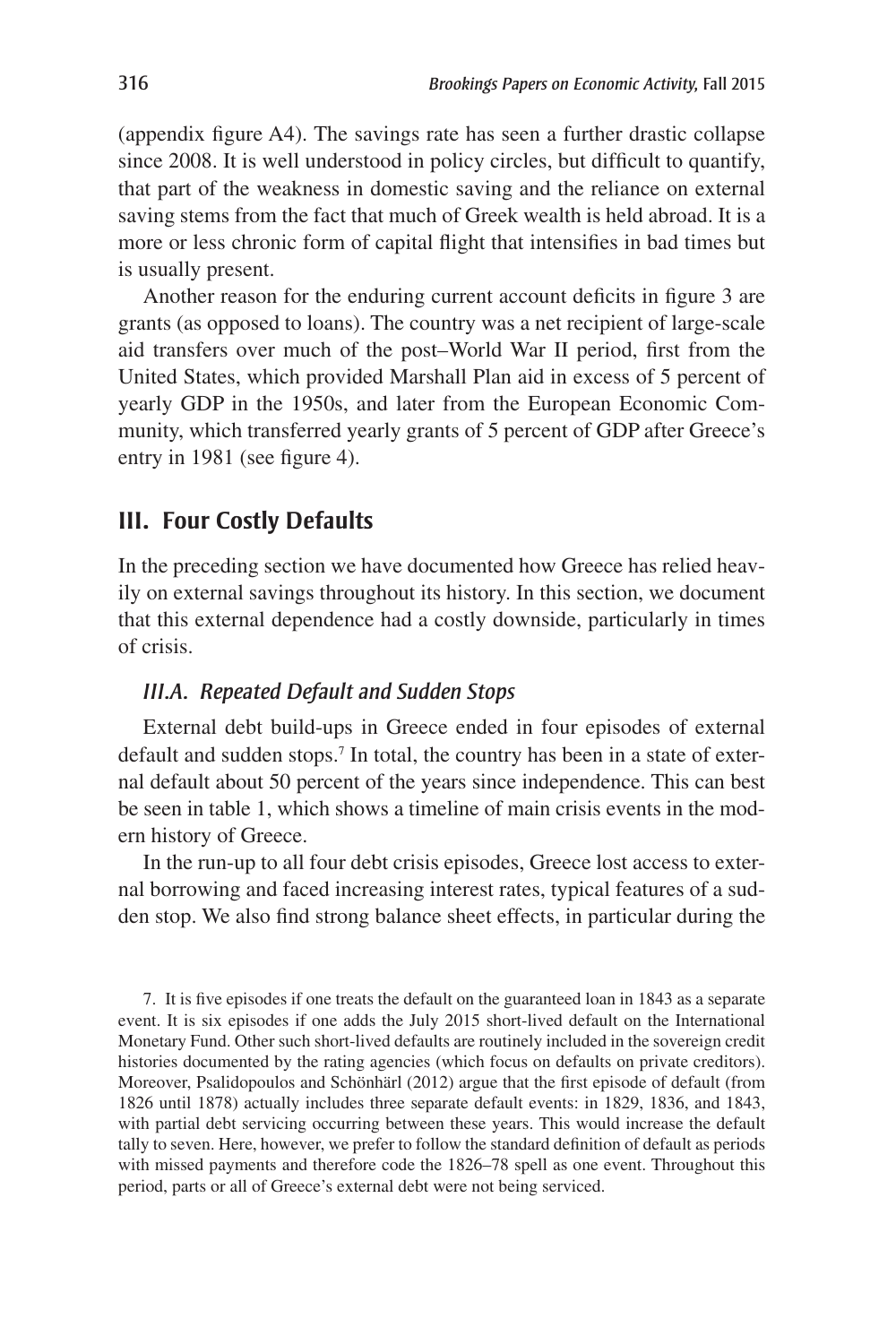**Figure 4.** Grants and Loans from the United States and the European Union as a Percent of GDP, 1946–2013



Sources: International Monetary Fund (World Economic Outlook), Maddison Historical GDP Data, Total Economy Database, International Historical Statistics (book series by B. R. Mitchell), USAID (1990), and Bank of Greece.

a. Includes economic and military assistance under various programs, including the postwar relief period (1946–48), the Marshall Plan (1949–51), the Mutual Security Act period (1953–61), and the Foreign Assistance Act period (1962–90).

b. Includes receipts from the European Social Fund (since 1958), the European Agricultural Guidance and Guarantee Fund (since 1962), the European Regional Development Fund (since 1975), and the Cohesion Fund (since 1992).

debt crisis of the early 1930s, in which a drop in the drachma exchange rate and declining central bank reserves resulted in a lack of foreign exchange. The expected exit from the interwar gold standard in 1932 implied that the debt borrowed in dollars and pounds could no longer be serviced out of the state's drachma tax revenues. This contributed to the decision to default in the same months as the gold standard "Grexit" of 1932. Further details on the context of each default episode are provided in appendix C.

#### *III.B. Protracted Crisis Resolution and Limited Debt Relief*

Table 1 shows how protracted the resolution of sovereign defaults has been in Greece. The first default of 1826 spanned a remarkable 53 years, while the third default of 1932 was resolved only 30 years later (in 1964).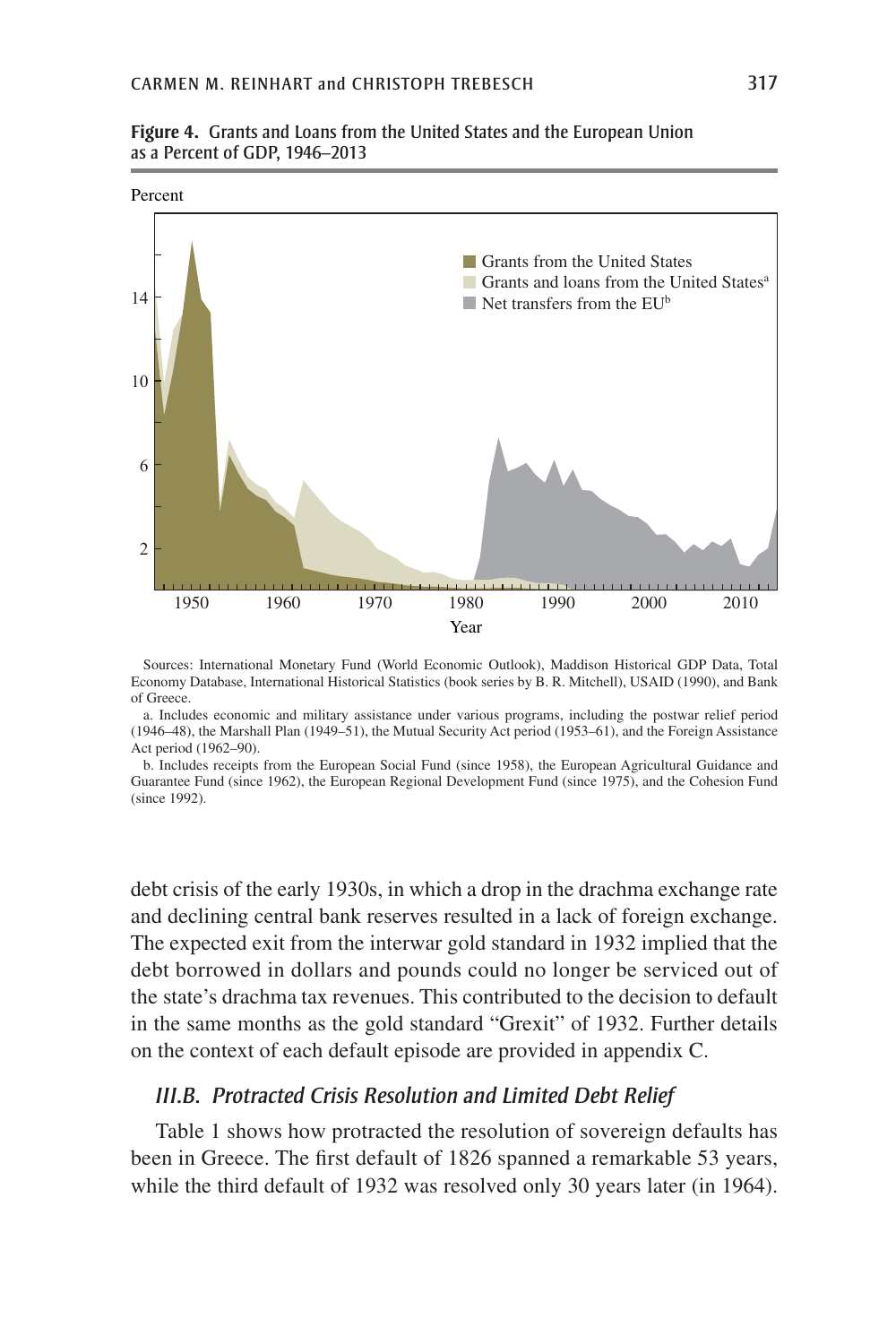# **Table 1.** Timeline of Greek Defaults, Bailouts, and External Interventiona

| <b>Episodes of Default/Debt Crisis</b><br><b>Bailouts and External Interventions</b> |                                                                                |                                                                                                                              |  |  |  |
|--------------------------------------------------------------------------------------|--------------------------------------------------------------------------------|------------------------------------------------------------------------------------------------------------------------------|--|--|--|
| 1824/25                                                                              | Uprising against Ottomans; two loans<br>issued in London to finance war        |                                                                                                                              |  |  |  |
| 1826                                                                                 | Default on the "independence loans"<br>$(Debt/GDP > 100\%)$                    |                                                                                                                              |  |  |  |
| 1829                                                                                 | Independence                                                                   |                                                                                                                              |  |  |  |
| 1833                                                                                 | King Otto of Bavaria enthroned as<br>King of Greece                            |                                                                                                                              |  |  |  |
|                                                                                      | Guaranteed loan by Great Powers                                                |                                                                                                                              |  |  |  |
| 1843                                                                                 | Economic crisis and revolt against Otto                                        | Guaranteed loan of 1833 gives<br><b>Great Britain, France and</b><br>Russia legal control over<br>Greek revenues; high taxes |  |  |  |
| 1862                                                                                 | King Otto overthrown                                                           | and expense cuts cause public                                                                                                |  |  |  |
| 1866                                                                                 | Beginning of debt renegotiations                                               | discontent                                                                                                                   |  |  |  |
| 1878                                                                                 | Debt restructuring and crisis exit                                             |                                                                                                                              |  |  |  |
| 1879                                                                                 | Market re-access and start of lending boom                                     |                                                                                                                              |  |  |  |
| 1893                                                                                 | Second default                                                                 |                                                                                                                              |  |  |  |
| 1897                                                                                 | Debt restructuring and peace treaty                                            | 1898–1942 International<br><b>Finance Commission</b>                                                                         |  |  |  |
|                                                                                      | with Turkey                                                                    | manages Greek budget                                                                                                         |  |  |  |
| 1898                                                                                 | Second guaranteed loan by Great Powers                                         | and assures debt servicing;<br>financial control imposed                                                                     |  |  |  |
|                                                                                      |                                                                                | by creditor countries as a                                                                                                   |  |  |  |
| 1912                                                                                 | War lending starts (wars against Turkey                                        | condition for 1898 guaranteed                                                                                                |  |  |  |
| 1923                                                                                 | and Bulgaria)                                                                  | loan and as part of peace<br>treaty with Turkey                                                                              |  |  |  |
|                                                                                      | Refugee crisis, loans arranged by League<br>of Nations                         |                                                                                                                              |  |  |  |
| 1928                                                                                 | Additional "League Loans"                                                      |                                                                                                                              |  |  |  |
| 1932                                                                                 |                                                                                | 1923-32 League of Nations                                                                                                    |  |  |  |
| 1936                                                                                 | Third default and exit from gold standard<br>Metaxas dictatorship (until 1941) | demands adjustment programs<br>as condition for loans                                                                        |  |  |  |
| 1941                                                                                 | Occupation by Nazi Germany and Fascist<br>Italy                                |                                                                                                                              |  |  |  |
| 1946                                                                                 | Civil war (until 1949)                                                         |                                                                                                                              |  |  |  |
| 1947                                                                                 | Start of Marshall Plan grants and lending<br>by United States                  |                                                                                                                              |  |  |  |
| 1954                                                                                 | Beginning of debt renegotiations                                               |                                                                                                                              |  |  |  |
| 1964<br>1967                                                                         | Debt restructuring and market re-access                                        |                                                                                                                              |  |  |  |
|                                                                                      | Coup d'état; military junta takes power<br>(until 1974)                        |                                                                                                                              |  |  |  |
| 1981                                                                                 | Membership in European Economic<br>Community                                   | 2010-today Troika of the<br>International Monetary Fund,                                                                     |  |  |  |
| 2001                                                                                 | Introduction of euro                                                           | European Commission, and<br>European Central Bank                                                                            |  |  |  |
| 2010<br>2012                                                                         | Eurozone bailout; loss of market access<br>Private debt restructuring          | demands primary surpluses<br>and reforms as condition for                                                                    |  |  |  |
| 2015                                                                                 | Default on the International Monetary                                          | bailout loans and eurozone                                                                                                   |  |  |  |
|                                                                                      | Fund (temporary) and third bailout                                             | membership                                                                                                                   |  |  |  |

a. See appendix C for details.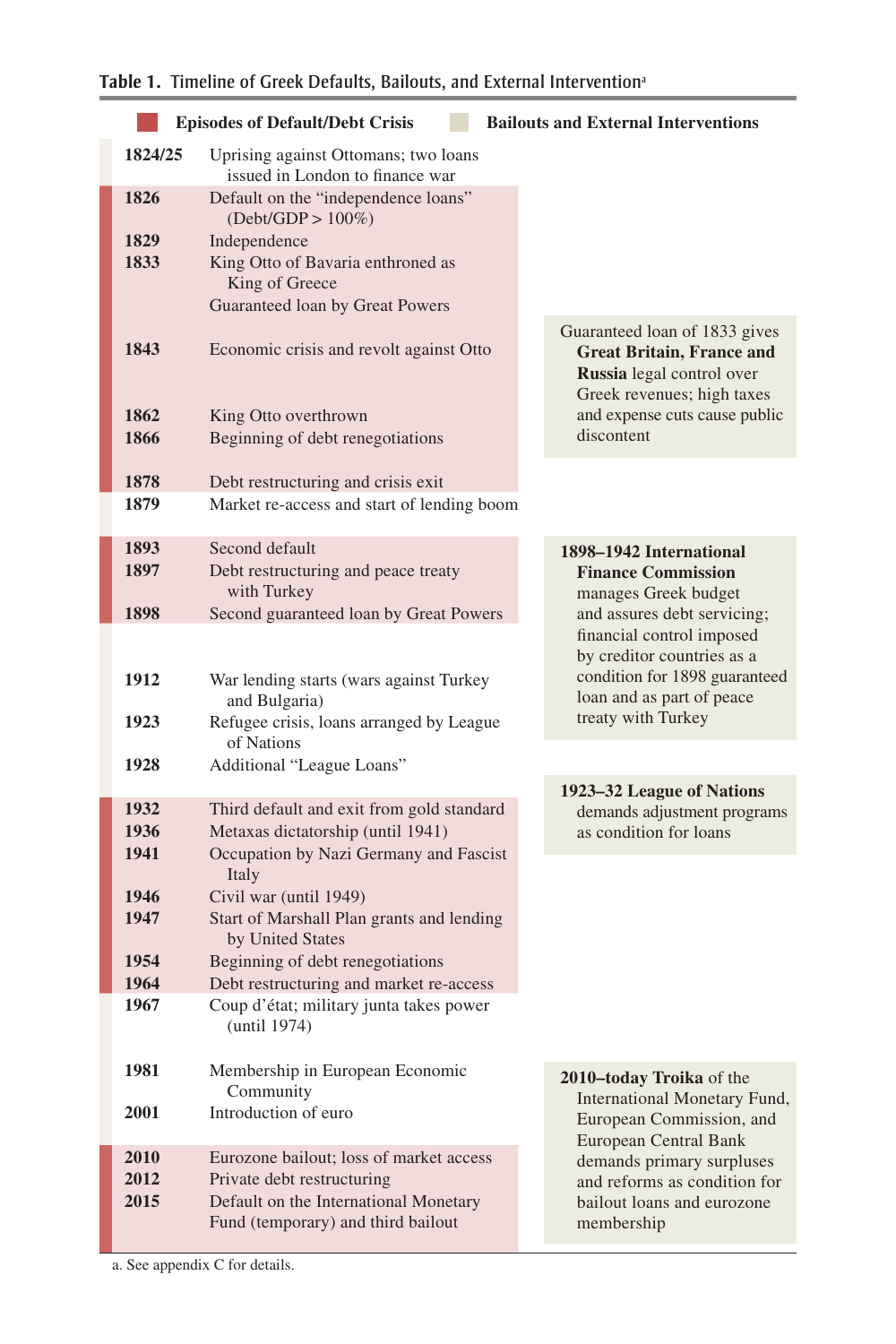Moreover, the current debt crisis which started in 2010 is still very far from being resolved.

What explains these long delays in crisis resolution in Greece? The reasons are of course manifold, including protracted recessions and the political environments.<sup>8</sup> But part of the delays can be clearly attributed to the creditor side. This is most evident in the largely "excusable" default of 1826 and how it was resolved. We know that the terms of the independence loans of 1824 and 1825 (contracted even before Greece became a sovereign country) were very unfavorable. Of the total nominal value of 2.8 million British pounds borrowed de jure, less than 1.3 million flowed to Greece de facto. The rest were very high commissions and retained amounts due to the issuance price of less than 60 percent of par (see appendix C). In 1829, the government of the newly founded Hellenic Republic approached creditors, offering them to settle the debt so that the repayments would correspond more closely to the actual amounts lent. However, creditors refused to agree to any face-value haircut, and demanded the full repayment of the contractually agreed-upon sums, plus interest payments. With debt above 100 percent of GDP, these demands were difficult to meet in a war-torn and newly founded state.

The refusal to grant debt relief continued after Otto was dethroned and negotiations picked up again. Finally, in 1878, the creditors (or their heirs) agreed to settle the debt at 1.2 million pounds (close to the 1.3 million actually lent) and to forgive the more than 10 million pounds of accrued interest rates and arrears that had accumulated since the 1820s. Ultimately, this restructured debt was then fully repaid upon the pressure of the Great Powers, which exerted a strong influence on Greece in the late 19th century. In other words, the creditor ultimately got back almost the entire nominal amount lent, albeit with a very long delay. The downsides for Greece were 50 years of debt overhang, external interference, and continued exclusion from international markets.

Had the creditors been domestic, the crisis resolution process would most likely have been less protracted, with debt relief granted earlier. The

8. For example, in the reign of King Otto, between 1833 and 1862, Greece refused to even negotiate with creditors, arguing that the war loans of 1824–25 were raised before Greece's independence and therefore not legitimate debt of the Greek state. Moreover, in the early 1950s, Greece underwent a period of heavy political turmoil, with government changing more than once per year. This high turnover rate made it very difficult to engage in long-term negotiations with creditors.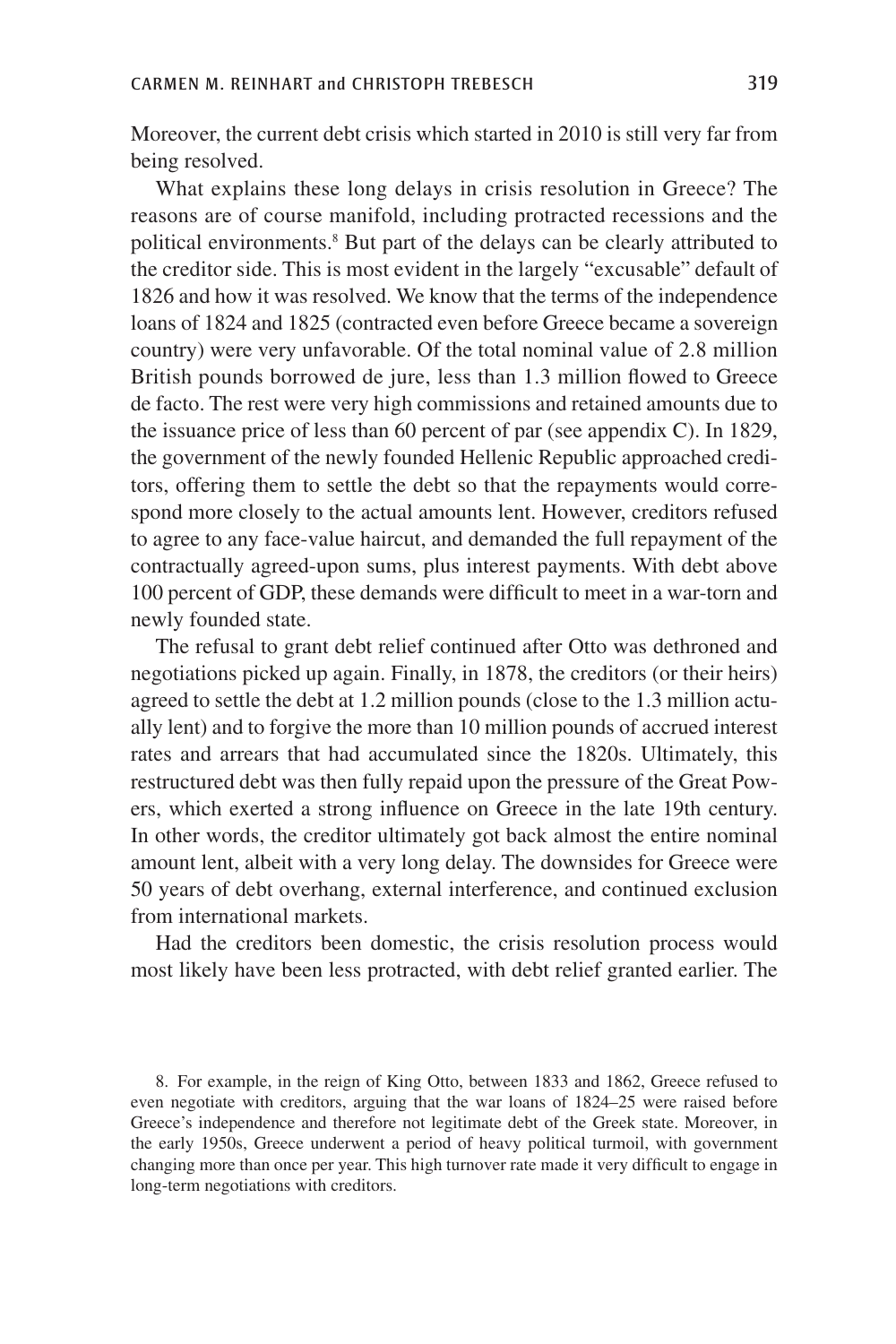

Figure 5. External Bond Proceeds, 1824–1940<sup>a</sup>

Sources: Meyer, Reinhart, and Trebesch (2015) and sources cited therein, in particular the annual reports by the Corporation of Foreign Bondholders and the Foreign Bondholders Protective Council, Levandis (1944), Huang and deBeaufort (1954), and Bikélas (1868).

a. Historically, each sovereign bond prospectus contained a detailed description on how the borrowed amounts would be used. It is therefore possible to categorize the use of proceeds by type.

b. Includes interest and principal on old debt.

c. Includes nominal amounts borrowed that never flowed to the respective country, mostly because the issuance price was often considerably below the par value of the bond.

government would have had more opportunities to pressure domestic holders into an agreement, and domestic creditors might have had more incentives to restructure the debt of their newly independent country. Instead, Greece faced foreign creditors that went out of their way to use their financial and political influence to pressure Greece for repayment, and ultimately largely succeeded in doing so.

Figure 5 illustrates the long-lived consequences of the first external loans of the 1820s and 1830s. The figure breaks down the use of proceeds of each bond borrowed in the first 150 years of Greece's modern history. We separate the share of proceeds that actually benefited Greece's citizens and those that never arrived in the country, either because the new borrowing was used to service old debt or because the issuance price was much below par. The scale of these "non-flows" is striking. Up to the early 20th century, more than 50 percent of the nominal amounts borrowed never arrived in Greece. Moreover, the remaining chunk was then often largely used for military purposes.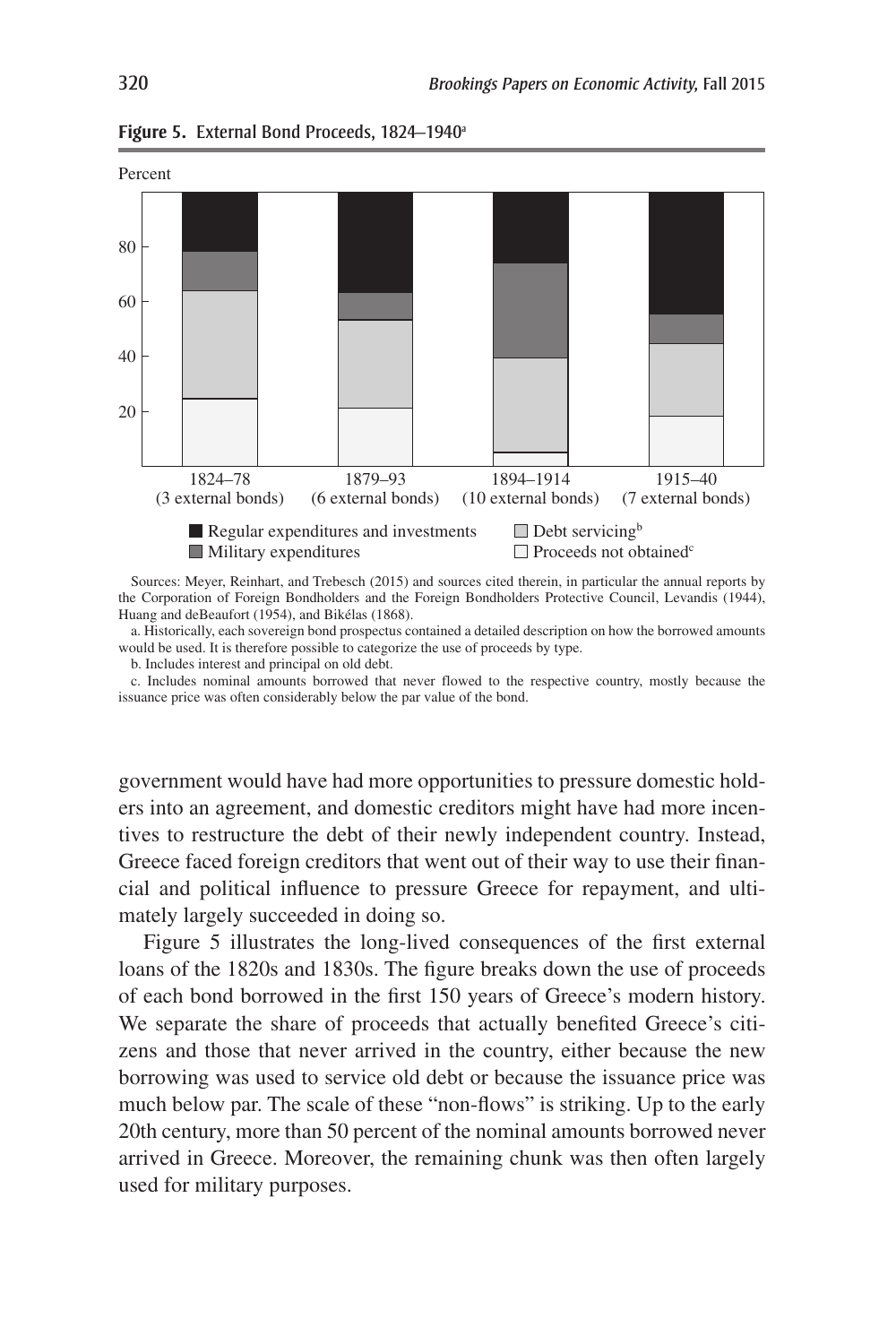Table A1 in the online appendix shows that the use of proceeds did not look more favorably with regard to the bailout loans. It is striking that less than 30 percent of the 1833 guaranteed loan was transferred to the Greek public treasury; the rest was eaten up by fees, retained interest, a large transfer to the Ottoman Empire, and, most importantly, large expenses to install and protect Otto's regency, including the recruitment of a corps of 3,500 Bavarian soldiers. All of this leads L. S. Stavrianos (1952, p. 26) to conclude that "not until 1924 were foreign loans used for productive purposes."

In sum, it took Greece more than 100 years to recover from the legacy of its first external loans. This can also be seen in appendix figure B1, which shows that Greece was running primary surpluses for much of its first 100 years. At the same time, the country was running budget deficits, since the primary surpluses were largely used to service the external debt.

In line with these aggregate numbers, we and Josefin Meyer (2015) calculate that external creditors fared rather benignly in Greece, despite the many years of default. The real ex-post returns on the defaulted bonds were in the range of 1 to 5 percent, despite the losses due to haircuts and arrears. These returns are partly the result of the high yields that these bonds paid between issuance and default, but also because partial debt service continued even in severe crisis years.<sup>9</sup>

Regarding domestic creditors, appendix figure A5 shows that they were heavily taxed, in particular during the interwar years, which saw doubledigit inflation. Such "taxation" was never possible with regard to Greece's external creditors. The situation does not look much different today, as Greece enters the fifth year with debt overhang and ongoing discussions on the need for debt relief.

#### *III.C. Foreign Influence, Bailouts, and Recurring Loss of Sovereignty*

This last subsection documents how heavy borrowing abroad often resulted in external political dependence. Indeed, we discovered a recurring pattern of bailout lending and related political interference. In each of the four default episodes in Greece, foreign governments stepped in with "rescue" loans, typically in the form of tranches that were conditional on achieving certain fiscal or reform targets. Foreign governments also

<sup>9.</sup> For example, in the midst of the Great Depression, in 1930 Greece continued to channel more than a third of its budget revenues to service its debt, corresponding to a transfer of 9.25 percent of its GDP, compared to just 2.98 percent in Bulgaria and 2.32 percent in Romania (Stavrianos 1952, p. 26).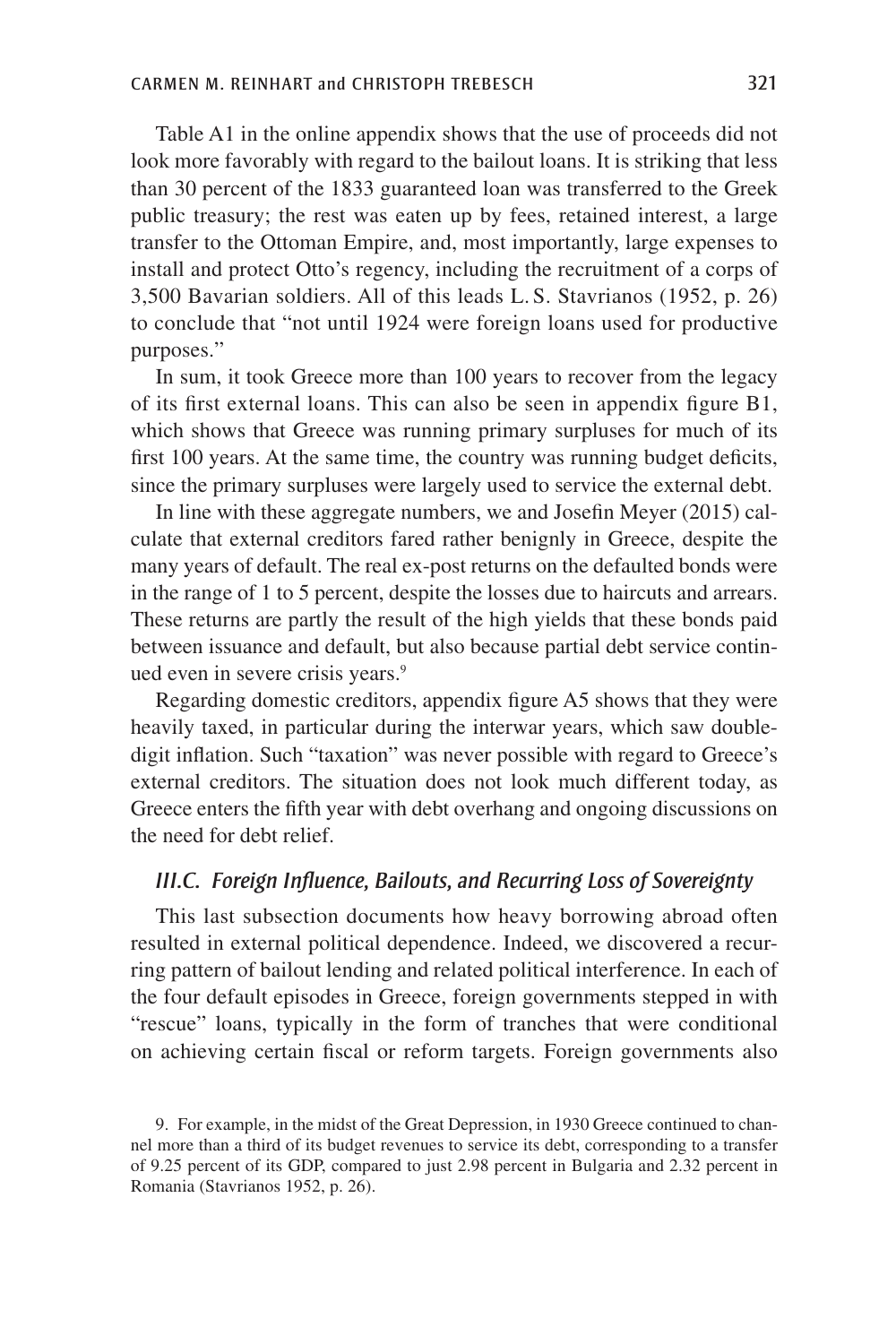succeeded with their demand to impose fiscal and economic policies that assured primary surpluses and a steady flow of debt servicing to private and official creditors abroad.

Table 1 summarizes the episodes of foreign financial control in Greece, while appendix C provides more detailed background information related to each of the four defaults. The first episode resembling a sovereign bailout goes back to 1833, when Great Britain, France, and Russia offered to guarantee a loan raised on private external markets to the ruling King Otto. As collateral for this guaranteed loan, the creditor countries made Greece sign a contract that subordinated all of Greece's revenues, thus giving creditors de jure veto power over Greece's fiscal policies (Kofas 1981; Waibel 2014). This power was exerted most visibly when Greece faced the first major principal payment on these loans but was suffering from an economic downturn. Against the opposition of King Otto and despite the widespread dissatisfaction and protests among the population, the creditor governments demanded full servicing of the 1833 loan, insisting on further budget cuts.

The influence of creditor governments increased further after the renewed default of 1893 and a near defeat in the war against Turkey in 1897. As a condition for arranging a peace treaty with Turkey and in exchange of a new guaranteed loan (that was to be used to pay the war indemnity), the Great Powers, in particular Germany, insisted on establishing an "International Financial Commission," which de facto governed the revenues and expenditures of Greece. The Greek government protested against this loss of sovereignty, but had no choice if it wanted to avoid military defeat. This Commission governed the fiscal policy of Greece for many decades after, until the occupation of Nazi Germany and Fascist Italy ended its rule (Levandis 1944; Waibel 2014).

The scope of external political influence took another turn in the 1920s, when Greece approached the League of Nations to ask for help to tackle the economic downturn and the increasing burden of the refugee crisis from Asia Minor. The League helped to arrange several loans, acting as a trustee. In return, the League negotiated a series of "adjustment programs" with Greece, which were at least partly implemented, in close coordination with the Bank of England, the British Treasury, and the still-powerful Finance Commission (Minoglou 1993).

Against this backdrop, the most recent round of Greek sovereign bailouts and the associated conditionality by the "troika" of the International Monetary Fund, European Central Bank, and European Commission look familiar in regard to the timing, process, and associated political disputes.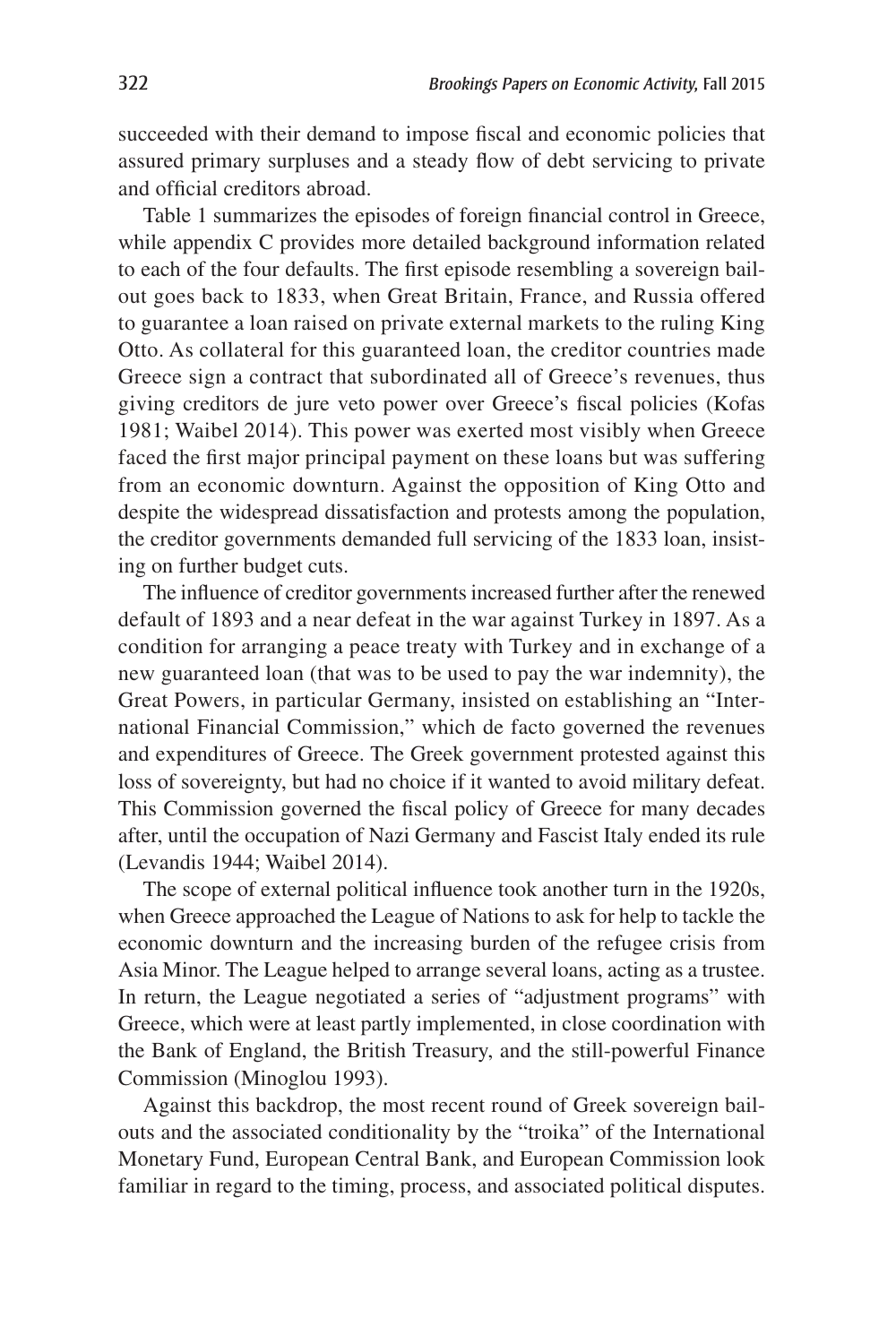As debt migrated from private sector balance sheets to official sector balance sheets, Greece was pushed to give up parts of its sovereignty and to implement adjustment programs to which it did not fully agree.

The success of these interventions was often limited. While the foreign creditors succeeded in enforcing debt repayments over most of the late 19th and early 20th century, the state of Greek finances remained problematic, and the economic conditions unfavorable. In the words of John Levandis (1944, pp. 103–4): "Instead of considering the debt problem in its broad aspects and of adopting measures to eradicate the endemic disease with which Greek finances were perennially afflicted, they introduced half measures of expediency, inadequate to remedy a really difficult and disturbing situation."

Moreover, it is ironic that the crisis resolution with the official sector was no less protracted than that with private creditors. Indeed, as summarized in appendix C, Great Britain, France, and Russia long insisted that the guaranteed loans of 1833 and 1898 were ultimately repaid in full, including any arrears and accrued interest. This resulted in a situation in which Greece was still servicing the bailout debt of 1833 a century later, in the 1930s. As one Greek historian puts it dramatically, "The undeniable fact remains, that the two loans, which were contracted to establish the independence of the Greek state, were the basic factors in its enslavement" (Brewer 2011, p. 296).

Thus, arguably, the most costly legacy of external debt is the loss of political control that comes with it during crisis times.

### **IV. The Greek Experience in an International Context**

Do the pitfalls of external dependence also apply to other countries? Answering this question requires a broad and in-depth analysis, which goes beyond the scope of this paper. But the historical record does indeed suggest that the Greek experience is far from unique.

Maybe the most obvious parallel to Greece is the financial history of Latin America, including countries such as Argentina, Brazil, and Mexico, which have all been chronically dependent on foreign savings and went through repeated boom-bust cycles in international capital flows over much of the past 200 years (Kaminsky and Vega-Garcia 2015). At the same time as being "addicted" to external debt, the region holds the global record in sovereign default years (Reinhart and Rogoff 2009). Moreover, the lost decade of the 1980s debt crisis is also a story of external dependence gone wrong, and shows many resemblances to Greece today, including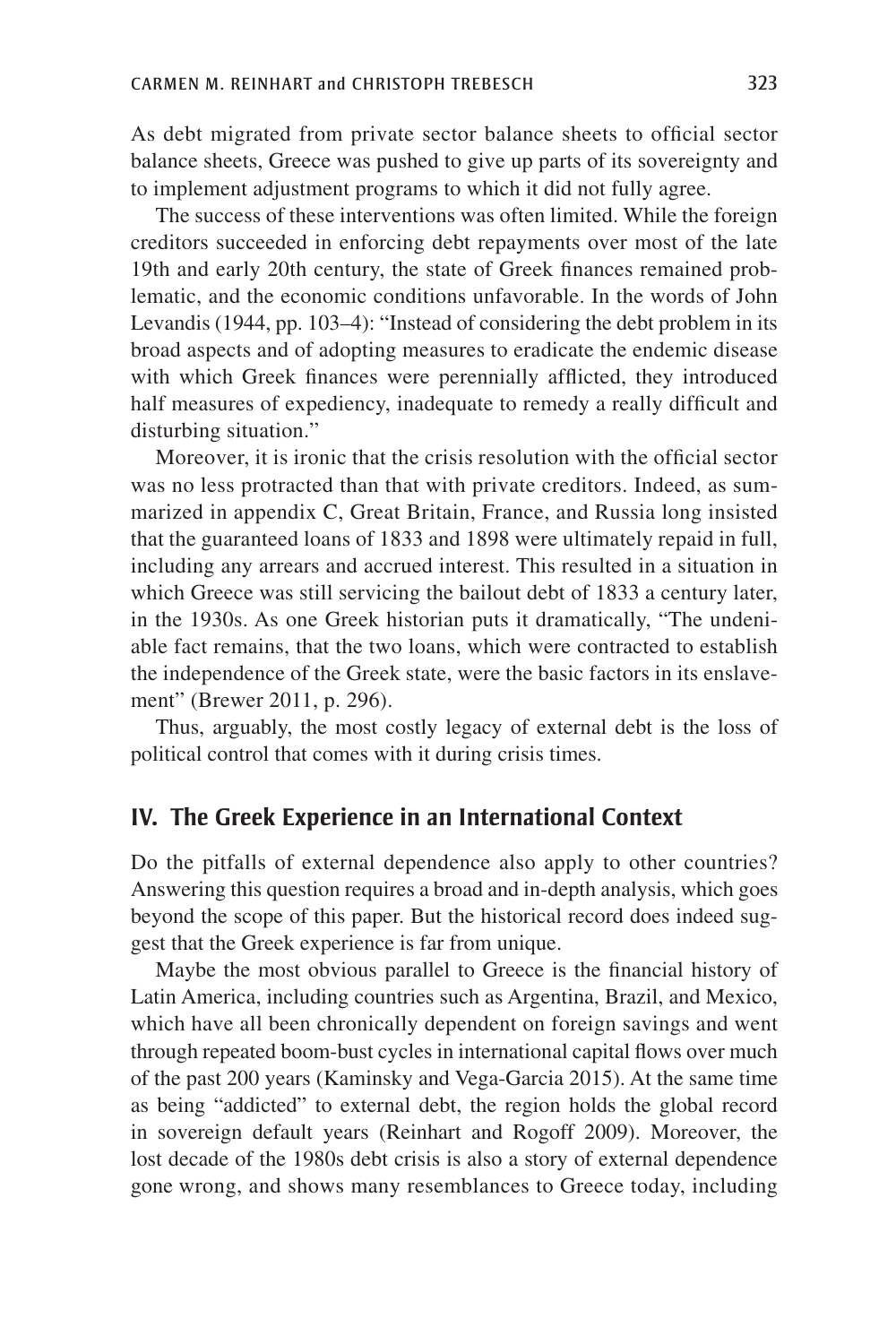large-scale official bailouts, strict adjustment programs, and refusals to grant debt relief by external creditors.

Other examples include Turkey and Egypt, which saw repeated sudden stops and heavy foreign interference in the wake of defaults, as well as some of today's high-income countries such as Portugal, Spain, and China. This latter group featured several lending booms and defaults in the 19th century, but all three countries turned inward in the course of the 20th century, relying more heavily on domestic saving (until recently). Another largely forgotten case is Newfoundland, which lost its sovereignty after defaulting in 1937 (Reinhart and Rogoff 2009).

On the opposite end of the spectrum are countries that have a long history of domestic borrowing, for example Japan, India, and several other Asian countries that have barely witnessed sudden stops and defaults.<sup>10</sup> Moreover, there are countries that successfully "tolerated" large-scale external borrowing from financial centers, in particular Australia, New Zealand, and Canada, which benefited from stable capital inflows even in difficult times (Stone 1999).

## **V. Conclusion**

Sovereign defaults on external creditors can take painfully long to resolve (see table 2). The Greek experience shows that crises can also be very protracted when foreign governments step in and arrange bailout programs, as was the case in the guaranteed Greek loan of 1833. It started out as a loan from private creditors, which Greece could not repay. The 1833 "troika" (the Great Powers of France, Great Britain, and Russia) repaid the private creditors, and Greece's debts shifted to official hands. After decades in default and financial autarky, Greece still faced repayment of that loan more than 100 years later. Such a crisis resolution approach, which results in decades of debt overhang, perpetuates external dependence and impedes a "fresh start" for the over-indebted country.

We have documented elsewhere that protracted debt crises are typically resolved only after creditors agree to face-value haircuts (Reinhart and Trebesch 2016). Decisive debt relief is associated with higher subsequent growth that softer forms of debt relief, such as maturity extensions, do not usually deliver. Against this backdrop, a key ingredient in the resolution to the ongoing Greek crisis is a deep nominal haircut on the stock of official

<sup>10.</sup> The only Japanese default was in the wake of World War II, and that was on small amounts only; see Meyer, Reinhart, and Trebesch (ongoing work).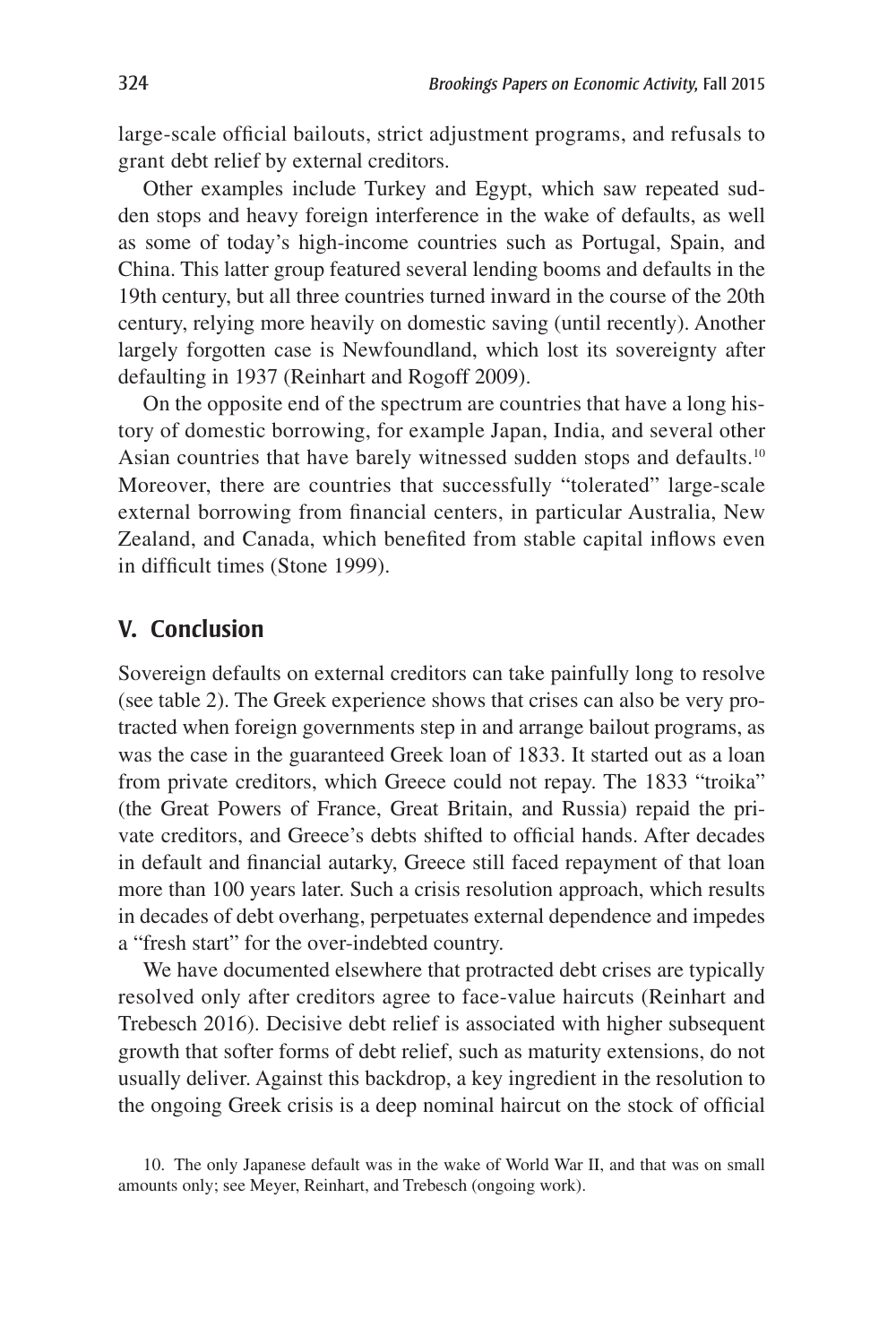| Period                               | Delay               | <b>Bonds</b><br>restructured | Interest<br>arrears    | Haircut                                                                                                           |
|--------------------------------------|---------------------|------------------------------|------------------------|-------------------------------------------------------------------------------------------------------------------|
| Default of<br>1826-78                | 53 years            | 2.8 million<br>pounds        | 10 million<br>pounds   | Between 40 percent<br>(face-value reduction)<br>and 91 percent<br>(including cancelation)<br>of interest arrears) |
| Default of<br>1893-98                | 5 years             | 22.3 million<br>pounds       | 3 million<br>pounds    | Between 37 percent<br>and 53 percent,<br>depending on<br>assumptions; no face-<br>value reduction                 |
| Default of<br>1932-64                | 32 years            | 54.7 million<br>pounds       | 64.5 million<br>pounds | Between 64 percent<br>(excluding interest)<br>arrears) and<br>86 percent; no face-<br>value reduction             |
| Debt restructuring<br>of $2011 - 12$ | Less than<br>1 year | 199.2 billion<br>euros       | None<br>(preemptive)   | Between 59 percent<br>and 65 percent,<br>depending on<br>discount rate and<br>assumptions                         |

**Table 2.** Elements of Greek Debt Resolution, 1826–2015

Sources: Meyer, Reinhart, and Trebesch (2015), Zettelmeyer, Trebesch, and Gulati (2013), and sources cited therein.

(and possibly private) external debt. Further maturity extensions would be an unfortunate repetition of the Greek history documented in this paper (see table 2) and would only delay the day of reckoning—to the disadvantage of both Greek and eurozone taxpayers. Extending the debt until 2070 (as discussed by the International Monetary Fund [2015]) is likely to add fuel to a never-ending debate on what to do with Greek debt. It is difficult to see how this could foster a renewal of confidence and sustained growth and investment.

Beyond the immediate and towering challenge of coping with the current debt crisis, we believe that Greece (and periphery Europe) can learn from some of the measures taken in many emerging markets in the 1990s after their own financial crises. We are well aware that Asia in the 1990s, in particular, started from a much more favorable position than Greece today. Nonetheless, a long-run policy priority for Greece should be to shift the balance to domestic sources of funding. Since the late 1990s, numerous emerging market governments have, in varying degrees, reduced their reliance on external financing by tilting new debt issuance to the domestic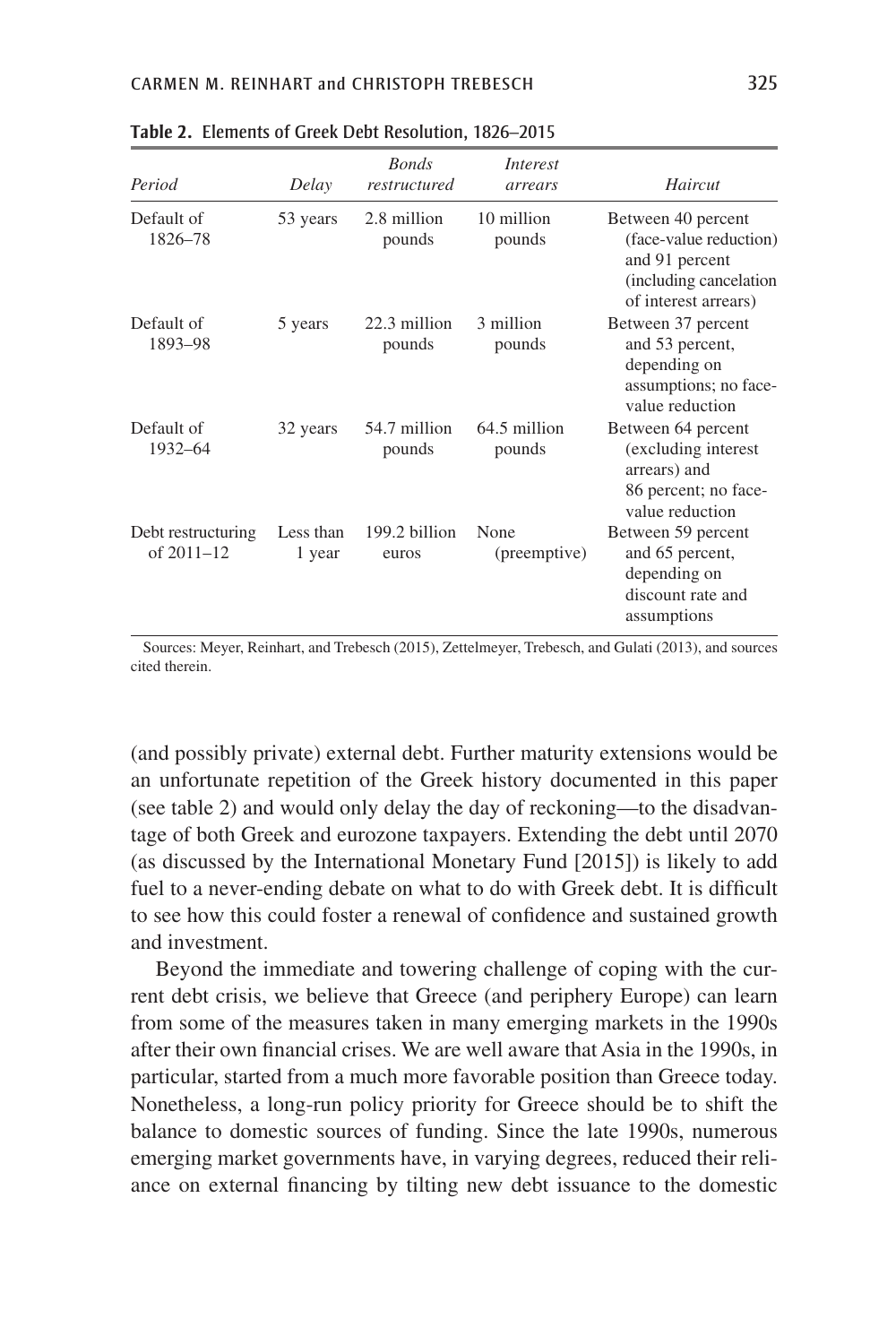market. Prudential public debt management, however, does not directly address the vulnerabilities posed by surges in private external borrowing. To deal with the macroeconomic risks often connected to the latter, many countries have adopted policies that tax or limit some or all forms of external borrowing or foreign exchange exposure. Whether such policies fall under the broad headings of capital controls or macroprudential regulation has depended on the particulars of each case.

Overall, we have no basis to conclude that greater reliance on domestic savings will be a panacea of economic stability, but we do have 200 years of evidence to support the view that chronic reliance on external capital has repeatedly led to ruin.

**ACKNOWLEDGMENTS** We wish to thank the Editors, Vassilis Droucopoulos, George Georganas, Josefin Meyer, Michael Papaioannou, Michalis Psalidopoulos, Vincent Reinhart, David Romer, Julian Schumacher, Constantine Yannelis, and Robert Zoellick for helpful comments, and Jochen Andritzky and Stelios Makrydakis for sharing the data from their studies, which we cite here. Sebastian Horn, Maximilian Mandl, and Maximilian Rupps provided invaluable research assistance.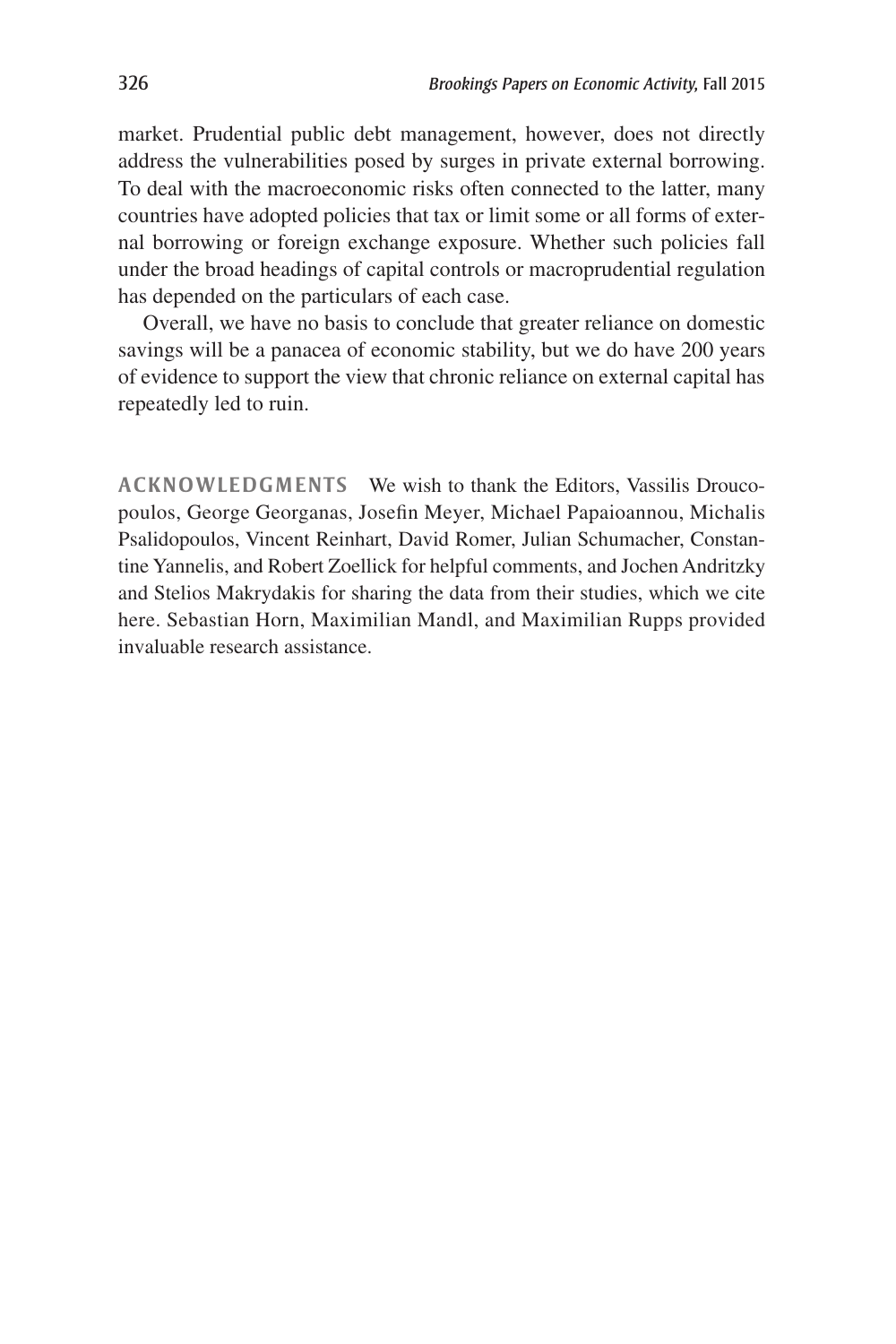# **References**

- Bikélas, Demétrius. 1868. "Statistics of the Kingdom of Greece." *Journal of the Statistical Society of London* 31, no. 3: 265–98.
- Brewer, David. 2011. *The Greek War of Independence: The Struggle for Freedom from Ottoman Oppression.* New York: Overlook Press.
- Corsetti, Giancarlo, Lars P. Feld, Philip R. Lane, Lucrezia Reichlin, and others. 2015. "A New Start for the Eurozone: Dealing with Debt." Online article. London: Centre for Economic Policy Research, VoxEU. http://www.voxeu.org/ article/new-cepr-report-new-start-eurozone-dealing-debt
- Eichengreen, Barry, Naeun Jung, Stephen Moch, and Ashoka Mody. 2014. "The Eurozone Crisis: Phoenix Miracle or Lost Decade?" *Journal of Macroeconomics* 39, pt. B: 288–308.
- European Commission. 2014. "The Second Economic Adjustment Programme for Greece: Fourth Review." Occasional Paper no. 192. Brussels.
- Gros, Daniel. 2013. "Foreign Debt versus Domestic Debt in the Euro Area." *Oxford Review of Economic Policy* 29, no. 3: 502–17.
- Huang, Andrew C., and Carel deBeaufort. 1954. "External Public Debt of Greece." Sector Report no. EC28. Washington: World Bank.
- International Monetary Fund. 2015. "Greece: An Update of IMF Staff's Preliminary Public Debt Sustainability Analysis." Country Report no. 15/186. Washington.
- Kaminsky, Graciela L., and Pablo Vega-Garcia. 2015. "Systemic and Idiosyncratic Sovereign Debt Crises." Working Paper no. 20042. Cambridge, Mass.: National Bureau of Economic Research.
- Kofas, Jon V. 1981. *Financial Relations of Greece and the Great Powers, 1832–1862.* New York: East European Monographs.
- Levandis, John A. 1944. *The Greek Foreign Debt and the Great Powers, 1821–1898.* Columbia University Press.
- Makrydakis, Stelios. 1999. "Consumption-Smoothing and the Excessiveness of Greece's Current Account Deficits." *Empirical Economics* 24, no. 2: 183–209.
- Meyer, Josefin, Carmen M. Reinhart, and Christoph Trebesch. Ongoing work. "200 Years of Sovereign Haircuts."
- Minoglou, Ioanna Pepelasis. 1993. "The Greek State and the International Financial Community, 1922–1932: Demystifying the Foreign Factor." Ph.D. Thesis, London School of Economics and Political Science. http://etheses. lse.ac.uk/2590/
- Psalidopoulos, Michalis, and Korinna Schönhärl. 2012. "Die griechische Staatsverschuldung in der zweiten Hälfte des 19. Jahrhunderts" [The Greek Government Debt in the Second Half of the 19th Century]. In *Vom Wohl und Wehe der Staatsverschuldung: Erscheinungsformen und Sichtweisen von der Antike bis zur Gegenwart* [On the Boon and Burden of the National Debt: Manifestations and Perspectives from Antiquity to the Present], edited by Thorsten Beigel and Georg Eckert. Münster: Aschendorff.